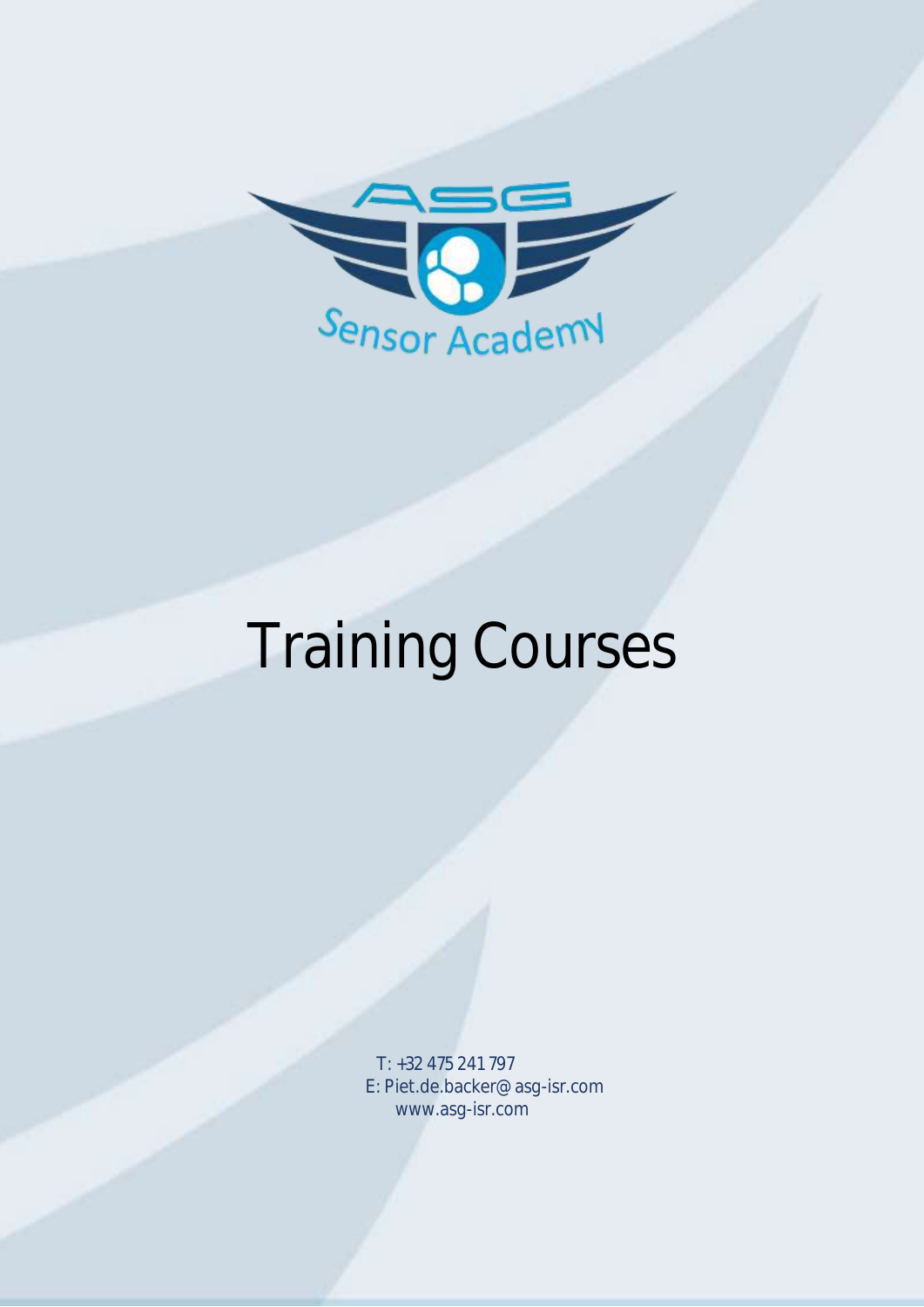# Course List

| Symbol     | Category                     | Course name                                                                           | <b>Duration</b> |
|------------|------------------------------|---------------------------------------------------------------------------------------|-----------------|
|            | General<br>Aviation          | Introduction to aviation                                                              | 5 days          |
|            |                              |                                                                                       |                 |
|            | EO/IR                        | Foundation EO/IR sensor operator course                                               | 5 days          |
|            | EO/IR                        | Principles of EO/IR image interpretation                                              | 3 days          |
|            | <b>ISTAR</b>                 | Airborne ISTAR foundation sensor operator course                                      | 5 weeks         |
|            | <b>ISTAR</b>                 | Airborne ISTAR intermediate sensor operator course                                    | 8 weeks         |
|            |                              |                                                                                       |                 |
|            | Airborne<br><b>Acoustics</b> | <b>Introduction to Airborne Acoustics</b>                                             | 5 days          |
|            | Airborne<br><b>Acoustics</b> | Theory and analysis (no simulation)                                                   | 4 weeks         |
|            | Airborne<br><b>Acoustics</b> | Theory, analysis and simulation                                                       | 6 weeks         |
|            |                              |                                                                                       |                 |
| <b>EW</b>  | Electronic<br>Warfare        | <b>Foundation EW course</b>                                                           | 5 days          |
| <b>EW</b>  | Electronic<br>Warfare        | Foundation and advanced EW course                                                     | 2 weeks         |
| EW         | Electronic<br>Warfare        | <b>Functional analysis module</b>                                                     | 5 days          |
|            |                              |                                                                                       |                 |
|            | Radar                        | Introduction to Radar principles                                                      | 5 days          |
|            | Radar                        | Maritime Patrol Aircraft (MPA) Radar operator course                                  | 2 weeks         |
|            |                              |                                                                                       |                 |
| <b>MPA</b> | <b>MPA</b><br>Practitioner   | Introduction to MPA operations course                                                 | 5 weeks         |
| <b>CBT</b> | All                          | <b>Computer Based Training (CBT)</b>                                                  |                 |
| 3SCI       | <b>ISR</b>                   | 3SDL - ISR processes and intelligence cycle (offered by training<br>partner 3SDL Ltd) | 5 days          |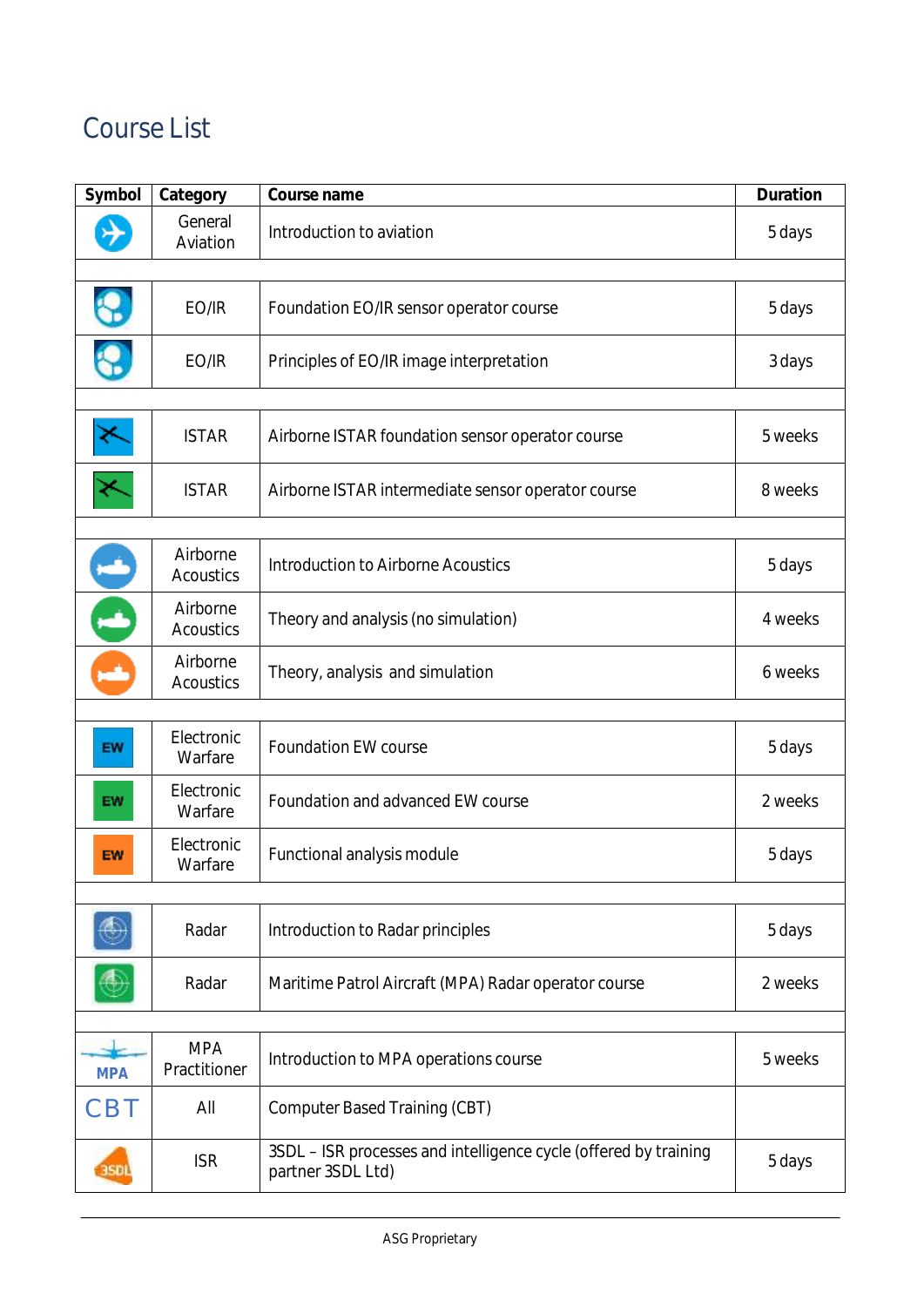# Module List

All courses are based on a modular design, with the table below showing the modules available. A customer can select a series of modules to create a tailored course profile to closer match their training requirements.

| Code        | Category            | Module name                                                                                        | <b>Duration</b> |
|-------------|---------------------|----------------------------------------------------------------------------------------------------|-----------------|
| Gen-1       | General<br>aviation | Introduction to aviation                                                                           | 5 days          |
|             |                     |                                                                                                    |                 |
| <b>EO-1</b> | EO/IR               | EO/IR foundation theory phase                                                                      | 3.5 days        |
| $EO-2$      | EO/IR               | EO/IR foundation synthetic phase                                                                   | 1.5 days        |
|             |                     |                                                                                                    |                 |
| ISR-1       | <b>ISTAR</b>        | Principles of airborne ISR/ISTAR                                                                   | 5 days          |
| $ISR-2$     | <b>ISTAR</b>        | Synthetic aperture radar (SAR), ground moving target indicator<br>(GMTI) and imagery analysis (IA) | 5 days          |
| ISR-3       | <b>ISTAR</b>        | Mid-course synthetic phase - ISTAR                                                                 | 5 days          |
| ISR-4       | <b>ISTAR</b>        | Final synthetic phase - ISTAR                                                                      | 5 days          |
|             |                     |                                                                                                    |                 |
| COM-1       | Comms               | Introduction to communications and datalinks                                                       | 5 days          |
|             |                     |                                                                                                    |                 |
| ACO-1       | <b>Acoustics</b>    | <b>Acoustics introduction</b>                                                                      | 5 days          |
| ACO-2       | <b>Acoustics</b>    | Acoustics theory and analysis (no simulation)                                                      | 4 weeks         |
| $ACO-3$     | <b>Acoustics</b>    | Acoustics theory, analysis and simulation                                                          | 6 weeks         |
|             |                     |                                                                                                    |                 |
| $EW-1$      | EW                  | Electronic warfare (EW) principles - Foundation                                                    | 5 days          |
| $EW-2$      | EW                  | Electronic warfare (EW) principles - Advanced                                                      | 5 days          |
| $EW-3$      | <b>ELINT/RESM</b>   | Electronic warfare (EW) - Functional analysis module                                               | 5 days          |
|             |                     |                                                                                                    |                 |
| RAD-1       | Radar               | Introduction to radar                                                                              | 5 days          |
| RAD-2       | Radar               | MPA radar operator - Theoretical phase                                                             | 5 days          |
| RAD-3       | Radar               | MPA radar operator - Synthetic phase                                                               | 5 days          |
|             |                     |                                                                                                    |                 |
| ADD-1       | <b>ISR</b>          | 3SDL - ISR processes and intelligence cycle                                                        | 5 days          |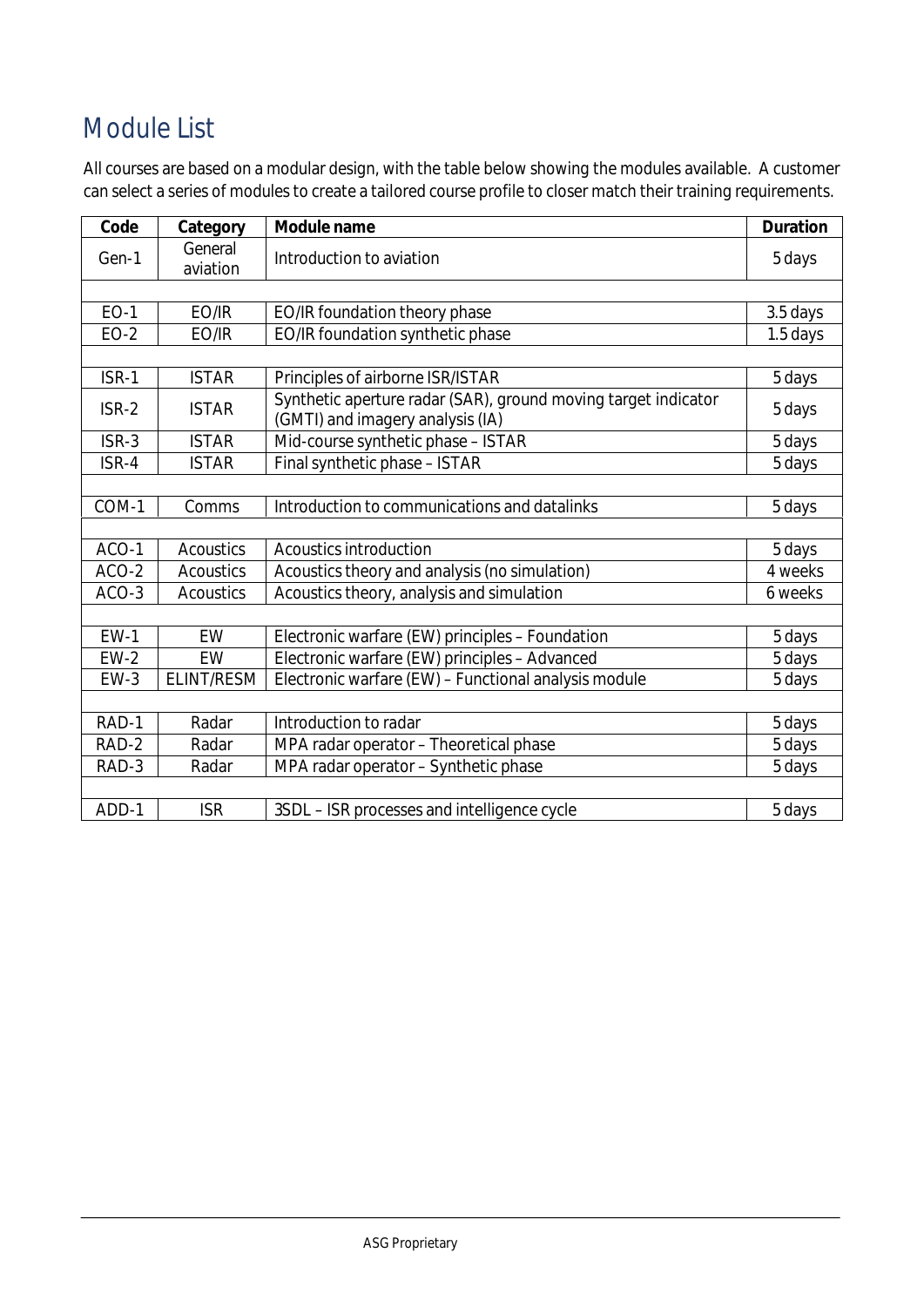

# General aviation – Introduction to aviation (5 days)

### General description

This course is designed for airborne sensor operators and ground staff who have little or no experience in aviation and/or radio communications. It provides an introductory awareness to the basic principles involved in aviation and starts to instil the "thinking operator" ethos to the task and mission considerations, coupled with basic communications knowledge and practical skills.

### Input standard

The course requires a basic level of mathematical knowledge and skills, similar to that of GCSE at level C or above. The student should be able to carry out relatively simple mental arithmetic such as speed/distance/time calculations quickly and accurately. A conversational level of English is required for the classroom content to be understood and for the radio communications practical exercises (in accordance with ICAO Language Proficiency Rating Scale Level 4).

### Output standard

On successful completion, the students will be able to understand the application of basic aviation principles under supervision with an awareness of airmanship, aircraft operation and communications.

Duration 5 days Course size 3 to 6

**Price** POA

### Pre-requisites

Organisations must ensure that their prospective participating students meet the required input standards.

### Assessment

Assessment takes the form of formative feedback.

### Related courses

This course provides an appropriate foundation for all other ASG courses.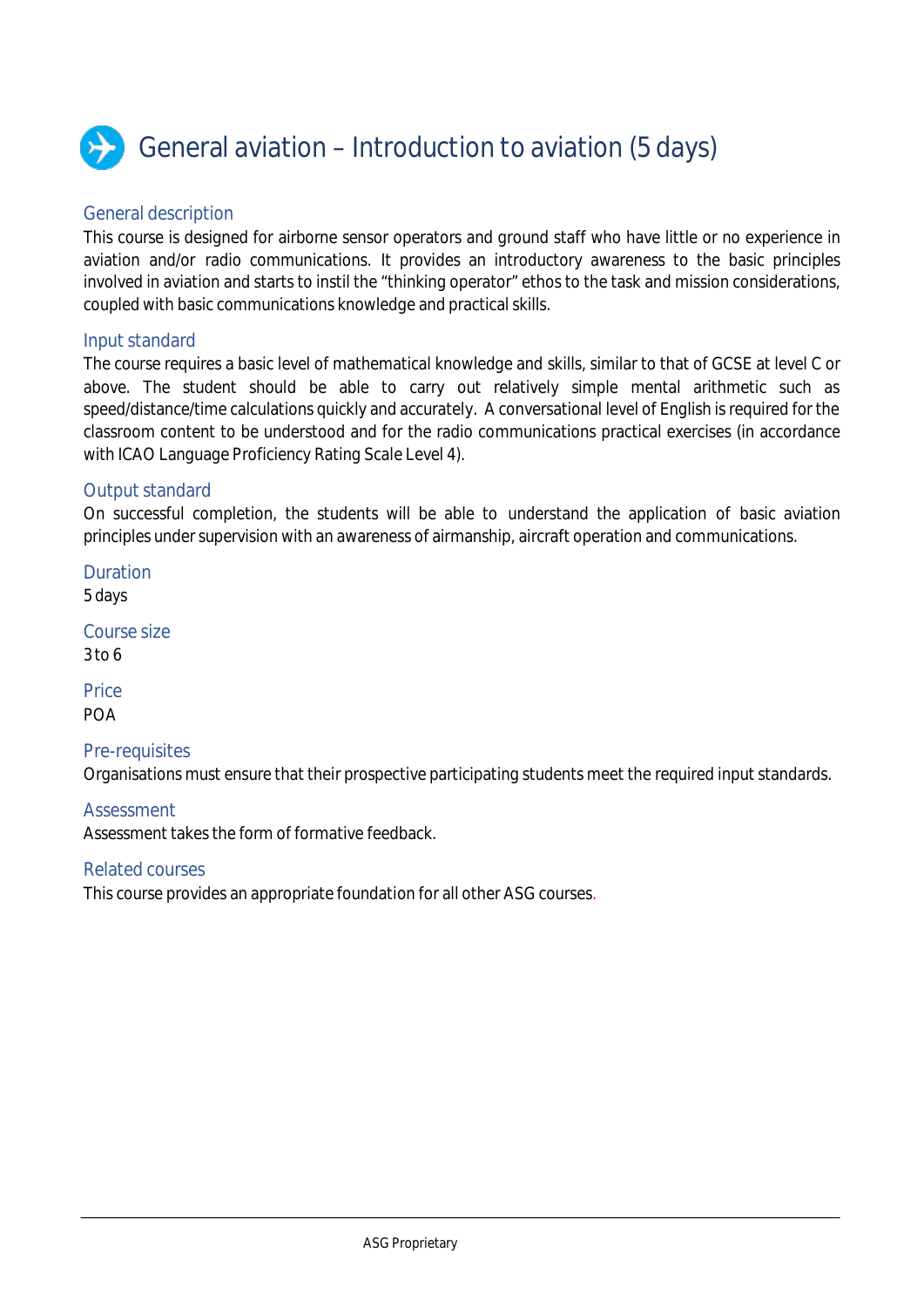# General aviation – Introduction to aviation (5 days) – continued

| <b>Module</b><br><b>Number</b> | <b>Description</b>                                       | <b>Delivery Method</b>     | No. of<br><b>Instructors</b> | Module<br><b>Duration</b> |
|--------------------------------|----------------------------------------------------------|----------------------------|------------------------------|---------------------------|
| GEN-1                          | Introduction to aviation                                 |                            |                              | 5 days                    |
| $G$ 1.1.1                      | Principles of flight                                     | Classroom                  |                              | 0.5 days                  |
| $G$ 1.1.2                      | Introduction to aircraft systems                         | Classroom                  |                              | 0.5 days                  |
| $G$ 1.1.3                      | Introduction to basic meteorology for<br>operators       | Classroom                  |                              | 1 day                     |
| $G$ 1.1.4                      | Introduction to aircraft<br>communications (V/UHF voice) | Classroom and<br>simulator |                              | 1 day                     |
| G 1.1.5                        | Introduction to aviation - Practical<br>exercise 1       | Classroom and<br>simulator | $\mathfrak{p}$               | 1 day                     |
| $G$ 1.1.6                      | Introduction to aviation - Practical<br>exercise 2       | Classroom and<br>simulator | 2                            | 1 day                     |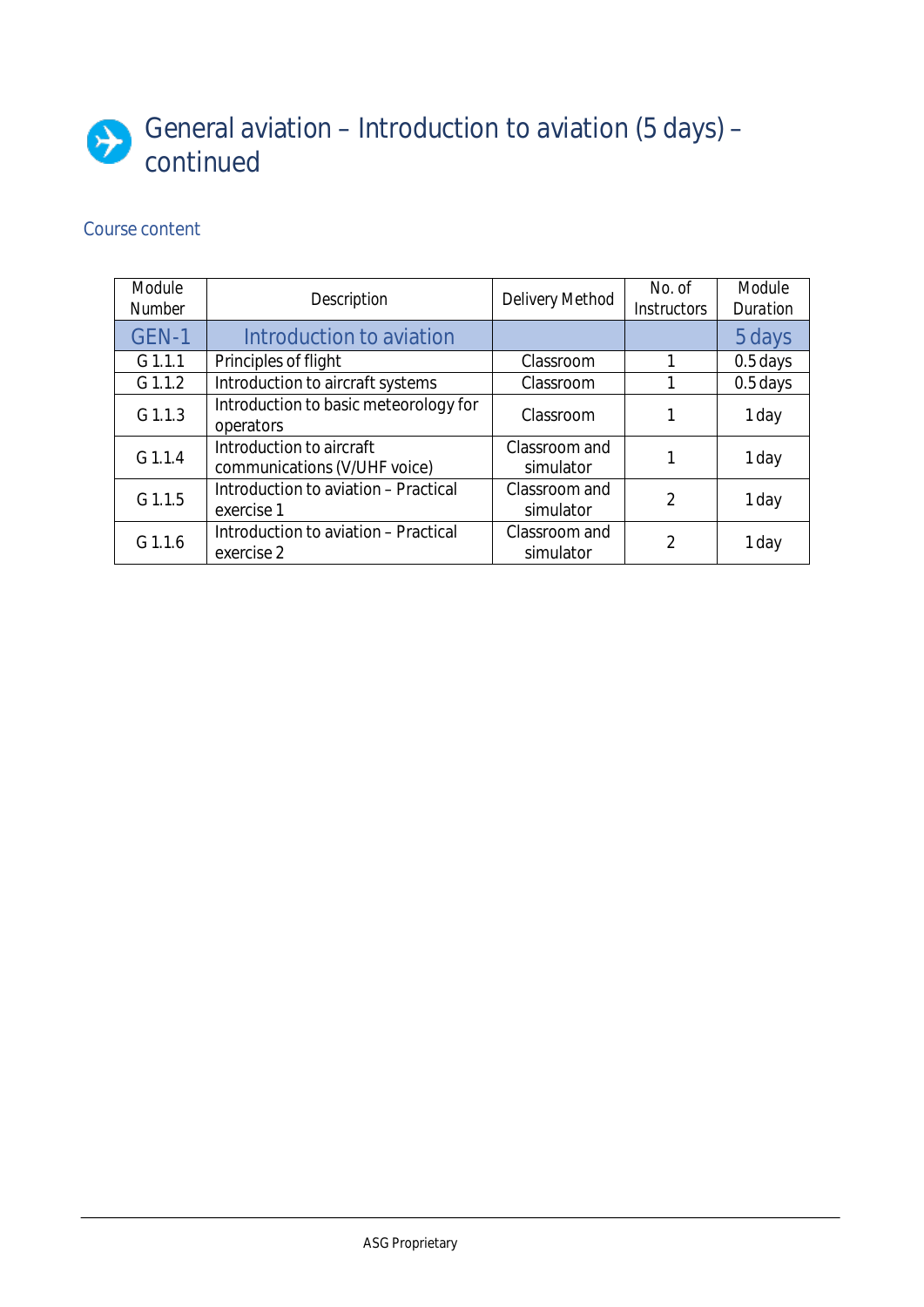

# EO/IR – Foundation EO/IR sensor operator course (5 days)

# General description

This course is designed for airborne sensor operators using an electro-optic/infrared (EO/IR) turret such as the FLIR or L3-Wescam turrets. In order to maximise the value of these complex sensors, operator training and tactical awareness is essential. This course explains the theoretical concepts and capabilities of the turret system with practical exercises on turret simulators of the same system and interface. Operator skills are developed from a simple "point and view" ability to those of a tactically aware and forward thinking operator, able to cope with challenging environmental and mission situations to provide a valuable intelligence product.

### Input standard

The course requires a basic level of knowledge and skills, similar to that of GCSE at level C or above, in the following disciplines: mathematics and physics. The student should be able to carry out relatively simple mental arithmetic such as speed/distance/time calculations quickly and accurately. A conversational level of English is required for the classroom content to be understood and for the radio communications practical exercises (in accordance with ICAO Language Proficiency Rating Scale Level 4); additionally, previous experience in basic radio communications is required including the use of call signs, phonetic alphabet, basic communication equipment manipulation, simple message formats and basic tactical awareness.

# Output standard

On successful completion, the students will be able to operate the EO/IR turret in a tactical environment under supervision with an increased tactical awareness and greater CRM and airmanship skills.

Duration 5 days Course size 2 to 4 **Price** POA

# Pre-requisites

Organisations must ensure that their prospective participating students meet the required input standards. In the event that the students are not at the required input standard, additional training can be provided to achieve the standards. The "Introduction to aviation" module can be delivered at the start of the course to meet the communications and experience criteria.

### **Assessment**

Assessment takes the form of formative feedback. Customer assessment strategies can be adopted on a case by case basis.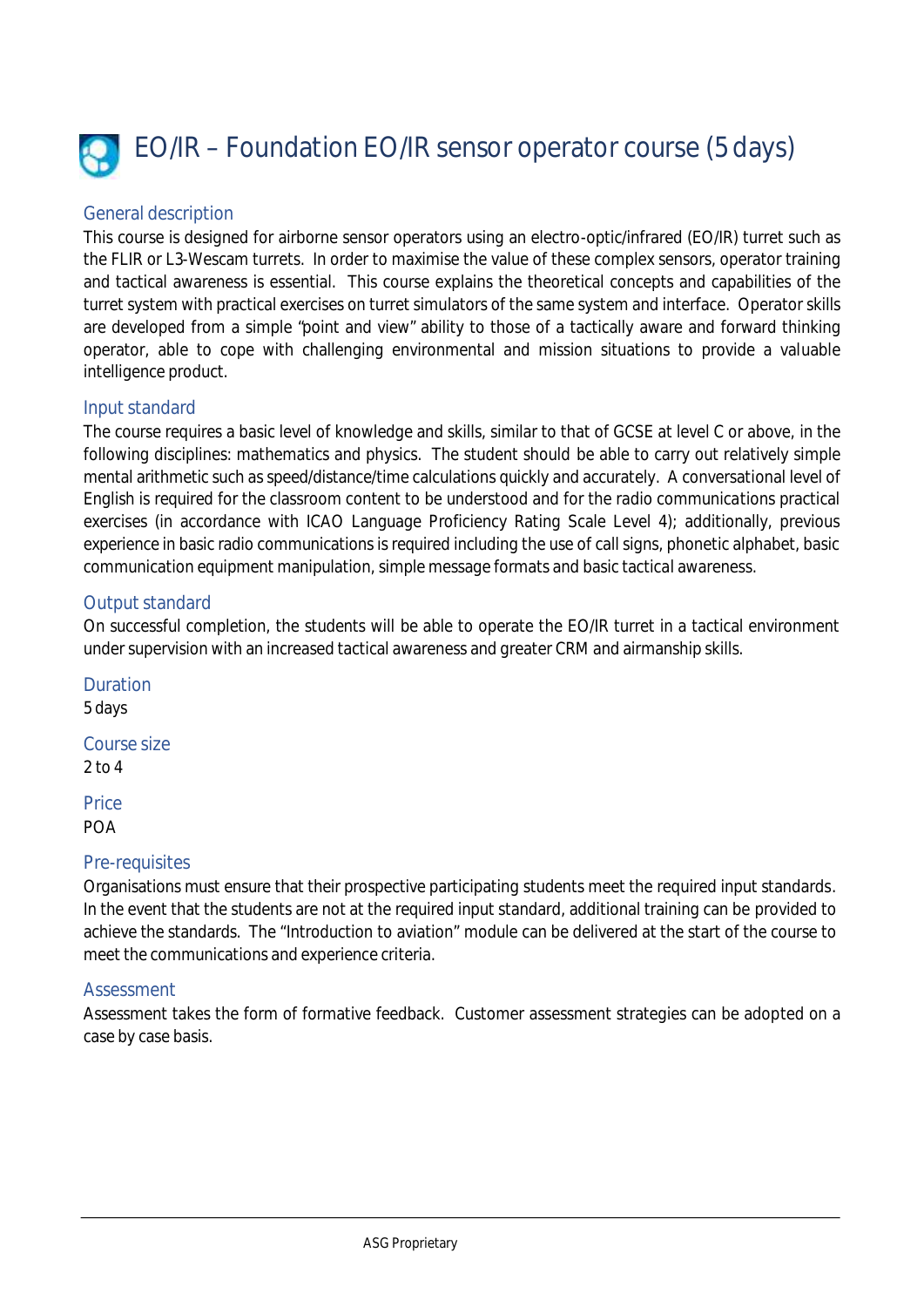# EO/IR – Foundation EO/IR sensor operator course (5 days) – continued

| Module<br><b>Number</b> | <b>Description</b>                     | Delivery method              | No. of<br><i>instructors</i> | <b>Module</b><br>duration |
|-------------------------|----------------------------------------|------------------------------|------------------------------|---------------------------|
| <b>EO-1</b>             | <b>EO/IR operator course</b>           |                              |                              | 5 days                    |
| EO 1.1                  |                                        | <b>EO/IR theory phase</b>    |                              |                           |
| EO 1.1.1                | Principle features of an EO/IR system  | Classroom                    | 1                            |                           |
| EO 1.1.2                | System overlays, menus and             | Classroom and                |                              |                           |
|                         | controllers                            | simulator                    |                              |                           |
| EO 1.1.3                | Tactical operation of the sensor       | Classroom                    | 1                            |                           |
| EO 1.1.4                | Principles of target detection and     | Classroom                    |                              |                           |
|                         | analysis in the visual spectrum        |                              |                              | 3.5 days                  |
| EO 1.1.5                | Principles of target detection and     | Classroom                    | 1                            |                           |
|                         | analysis in the infrared (IR) spectrum |                              |                              |                           |
| EO 1.1.6                | Principles of imagery analysis         | Classroom                    | 1                            |                           |
| EO 1.1.7                | Laser safety and employment            | Classroom                    | 1                            |                           |
| EO 1.1.8                | Mapping systems and mapping            | Classroom                    |                              |                           |
|                         | considerations                         |                              |                              |                           |
| EO 1.2                  |                                        | <b>EO/IR synthetic phase</b> |                              |                           |
| EO 1.2.1                | EO/IR practical exercise 1             | Simulator                    | $\overline{2}$               | 0.5 days                  |
| EO 1.2.2                | EO/IR practical exercise 2             | Simulator                    | $\overline{2}$               | 0.5 days                  |
| EO 1.2.3                | <b>EO/IR practical exercise 3</b>      | Simulator                    | 2                            | $0.5$ days                |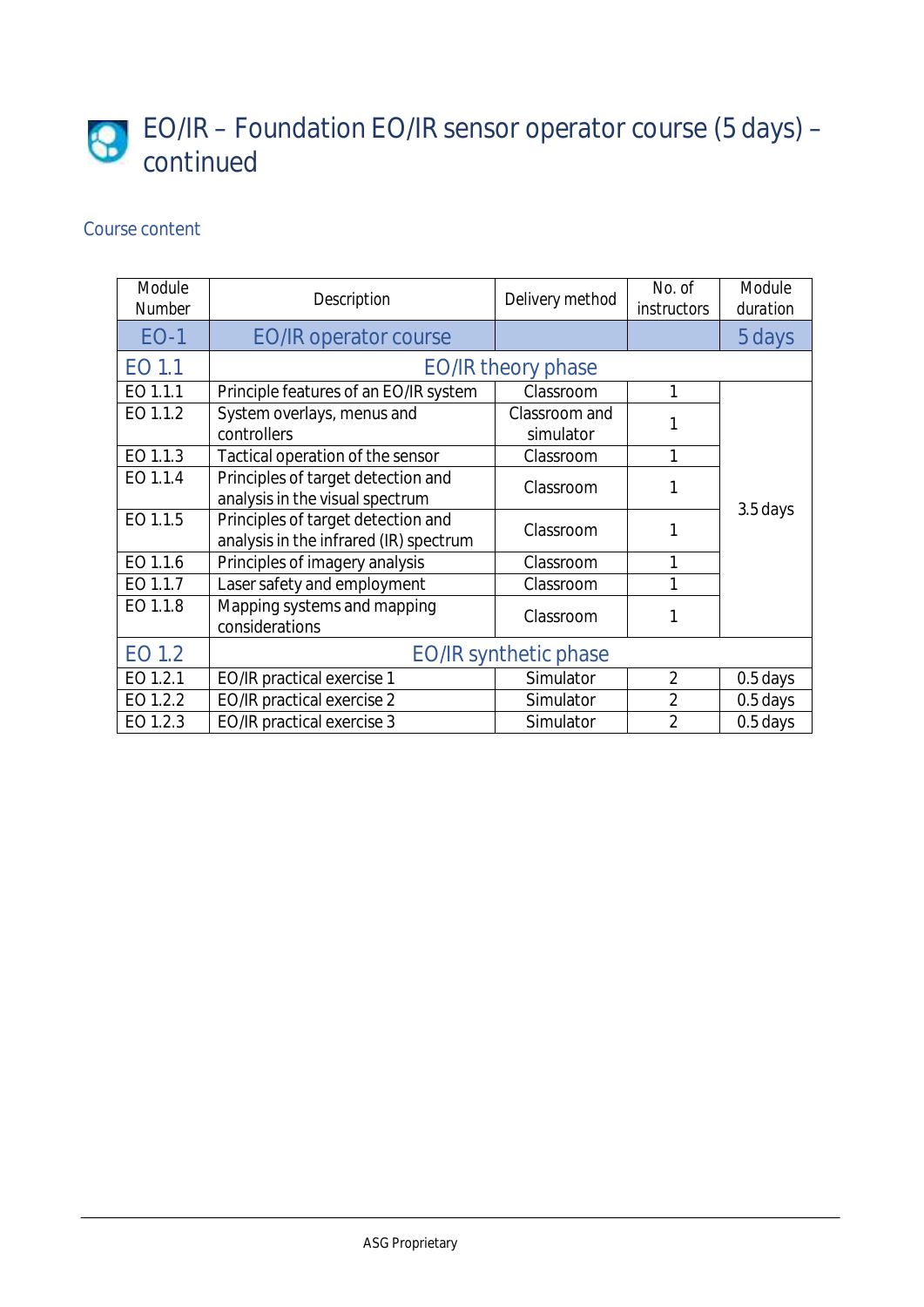

### General description

This course is designed for airborne sensor operators using an electro-optic/infrared (EO/IR) turret to gain a better understanding of EO and IR imagery. In order to maximise the operator's ability to understand and analyse the Full Motion Video (FMV) imagery, the course provides a more in-depth knowledge of EO and IR and how the image is presented. The course also explains the basic principles of image analysis allowing the operator to extract additional tactical information from both the EO and IR imagery. There will be an opportunity to put skills into practice for the operator to demonstrate an improved understanding of the imagery displayed.

### Input standard

The course requires a basic level of knowledge and skills, similar to that of GCSE at level C or above, in the following disciplines: mathematics and physics. The student should be able to carry out relatively simple mental arithmetic such as speed/distance/time calculations quickly and accurately. A conversational level of English is required for the classroom content to be understood and for the radio communications practical exercises (in accordance with ICAO Language Proficiency Rating Scale Level 4); additionally, previous experience in basic radio communications is required including the use of call signs, phonetic alphabet, basic communication equipment manipulation, simple message formats and basic tactical awareness.

# Output standard

On successful completion, the students will be able to provide an informed interpretation EO/IR image in a tactical environment under supervision.

Duration 3 days Course size 2 to 8

**Price** POA

### Pre-requisites

Organisations must ensure that their prospective participating students meet the required input standards. In the event that the students are not at the required input standard, additional training can be provided to achieve the standards.

### Assessment

Assessment takes the form of formative feedback. Customer assessment strategies can be adopted on a case by case basis.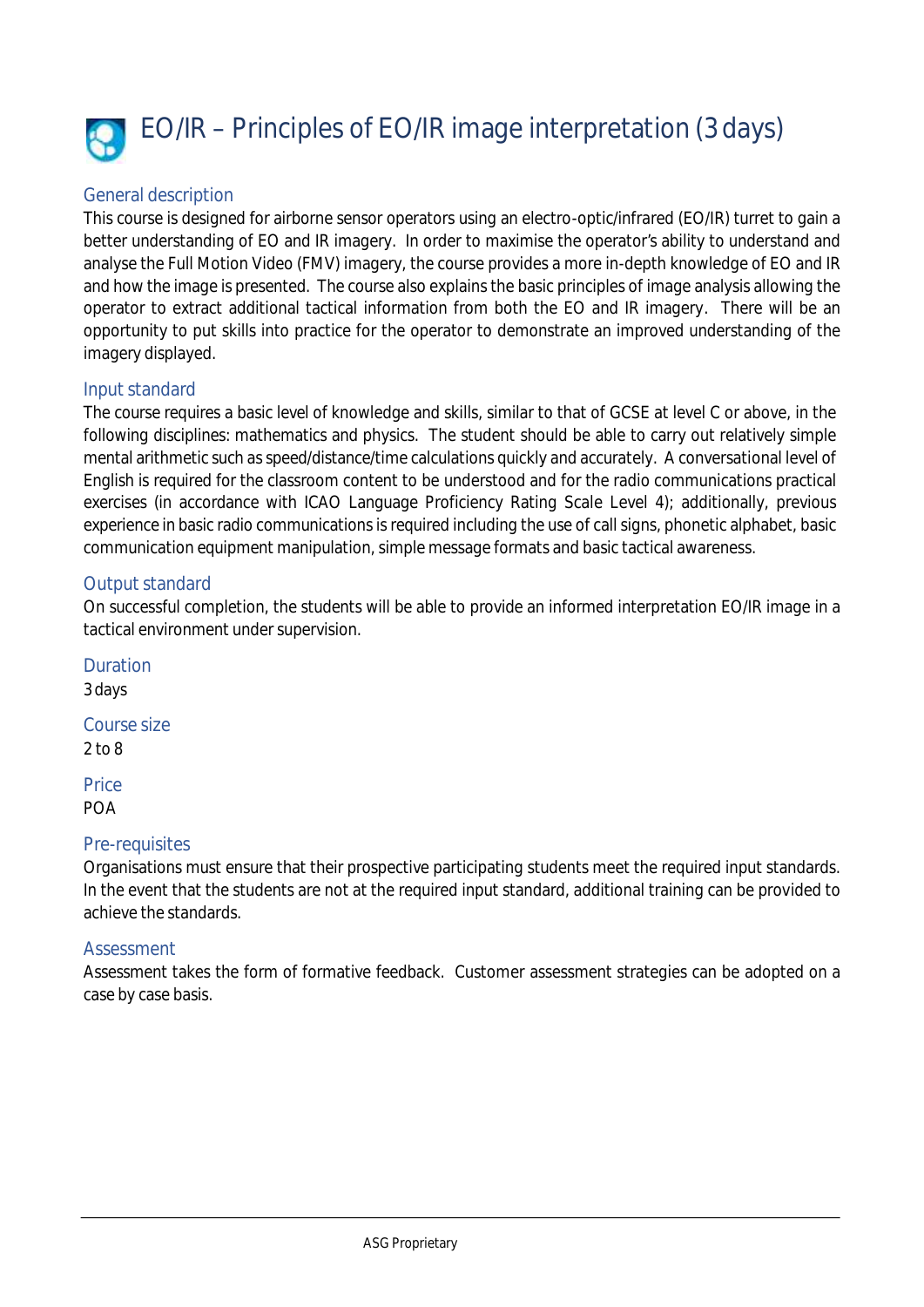# EO/IR – Principles of EO/IR image interpretation (3 days) – continued

| <b>Module</b><br><b>Number</b> | <b>Description</b>                                                           | Delivery method | No. of<br><i>instructors</i> | Module<br>duration |
|--------------------------------|------------------------------------------------------------------------------|-----------------|------------------------------|--------------------|
| $EO-2$                         | EO/IR                                                                        |                 |                              | 3 days             |
| EO 2.1                         | Principles of EO/IR image interpretation                                     |                 |                              |                    |
| EO 2.1.1                       | Principles of target detection and<br>analysis in the visual spectrum        | Classroom       |                              |                    |
| EO 2.1.2                       | Principles of target detection and<br>analysis in the infrared (IR) spectrum | Classroom       |                              | 2 days             |
| EO 2.1.3                       | Principles of imagery analysis                                               | Classroom       |                              |                    |
| EO 2.2                         | <b>EO/IR image interpretation practice</b>                                   |                 |                              |                    |
| EO 2.2.1                       | EO/IR practical exercise 1                                                   | Simulator       | $\mathfrak{D}$               | $0.5$ days         |
| EO 2.2.2                       | EO/IR practical exercise 2                                                   | Simulator       | $\mathfrak{D}$               | $0.5$ days         |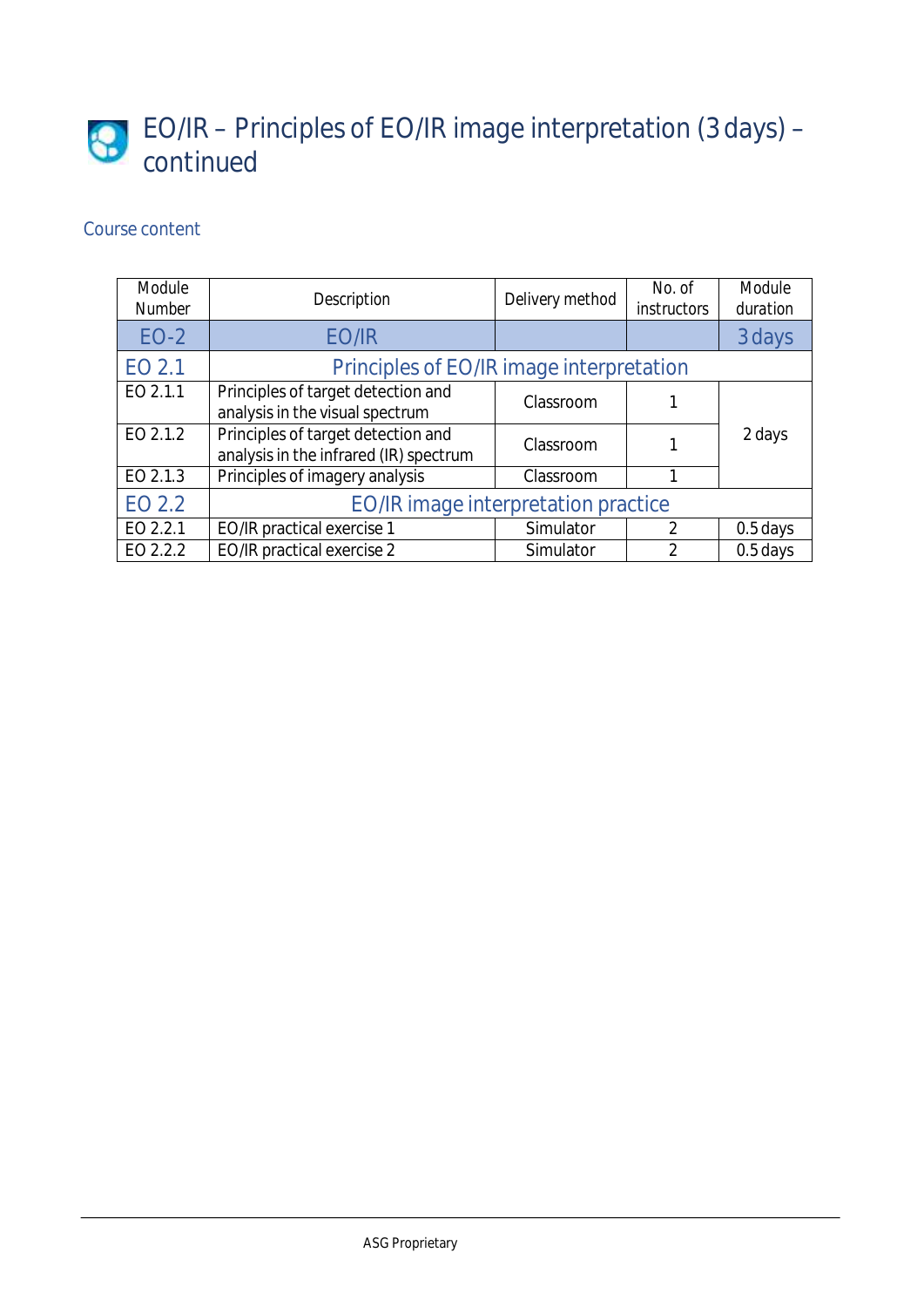

# General description

This course is designed to provide an introductory awareness for airborne sensor operators and mission commanders operating in a complex and demanding environment. It is designed to expose the student to the wider topics involved in modern military operations: capabilities, communications, electronic warfare, self-defence systems, weapons and radar systems. It is Ideally suited to customers looking to develop an ISTAR/ISR capability with little or no previous practical experience, and to personnel converting to an ISTAR/ ISR role. The chosen sensor to deliver the ISTAR/ISR principles is an EO/IR sensor which is used to exercise the thought processes and tactical appreciation of the ISTAR environment. Other sensors are available upon request.

#### Input standard

The course requires a basic level of knowledge and skills, similar to that of GCSE at level C or above, in the following disciplines: mathematics and physics. The student should be able to carry out relatively simple mental arithmetic such as speed/distance/time calculations quickly and accurately. A conversational level of English is required for the classroom content to be understood and for the radio communications practical exercises (in accordance with ICAO Language Proficiency Rating Scale Level 4); previous experience in basic radio communications is required, including the use of call signs, phonetic alphabet, basic communication equipment manipulation, simple message formats and basic tactical awareness.

#### Output standard

On successful completion, the students will be able to operate EO/IR sensors and communications equipment with the theoretical knowledge to employ other sensors, while being aware of the broader principles of electronic warfare, tactics and communications. This is a foundation course that will allow the student to critically assess their own equipment capabilities and procedures and will prepare the student for more advanced training.

Duration 5 weeks

Course size 3 to 6

**Price** POA

### Pre-requisites

Organisations must ensure that their prospective participating students meet the required input standards. In the event that the students are not at the required input standard, additional training can be provided to achieve the standards. The "Introduction to aviation" module can be delivered at the start of the course to meet the communications and experience criteria.

#### Assessment

Assessment takes the form of formative feedback. Customer assessment strategies can be adopted on a case by case basis.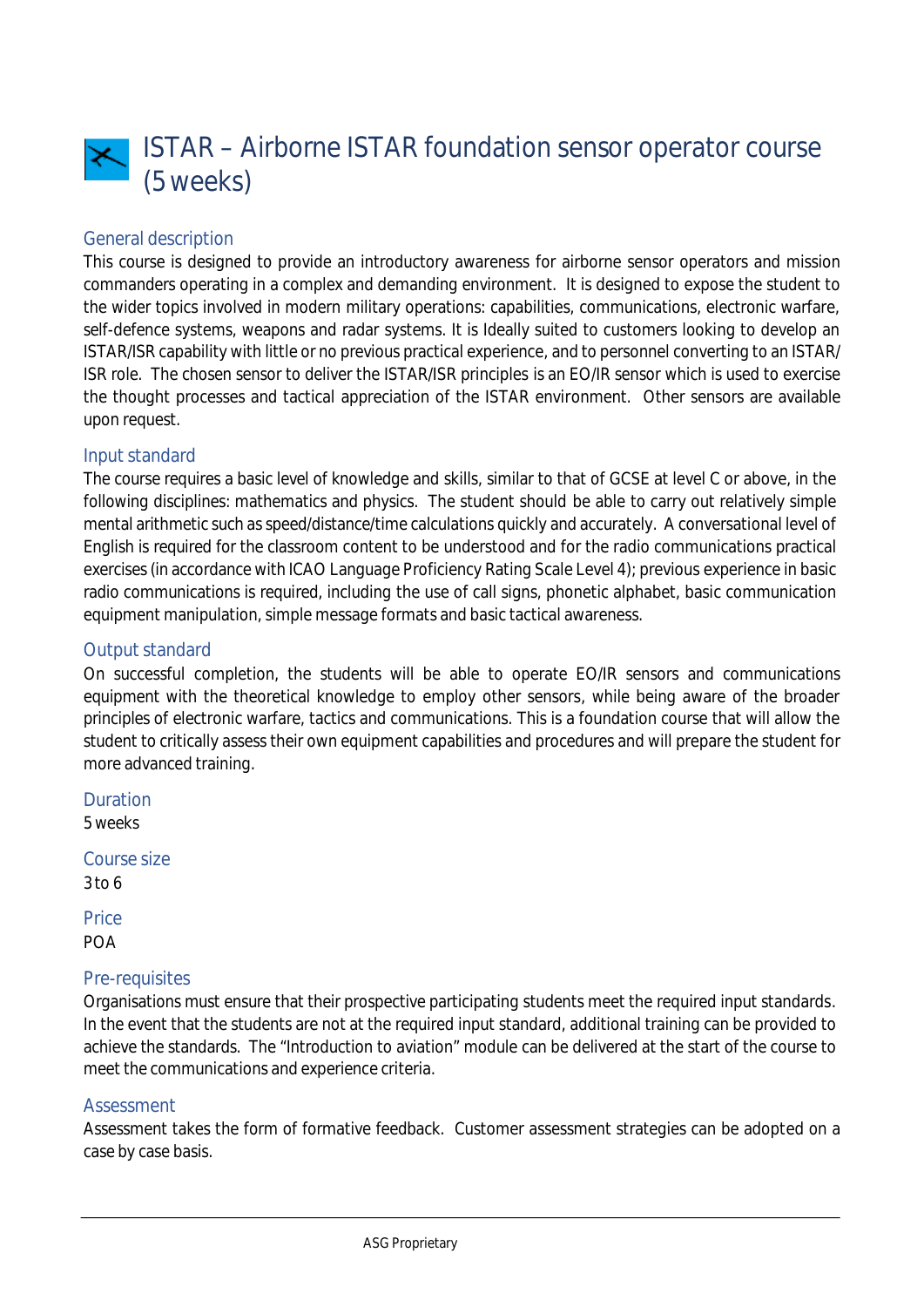# ISTAR – Airborne ISTAR foundation sensor operator course (5 weeks) – continued

# Course content

# Recommended additional modules

| Module<br><b>Number</b> | <b>Description</b>                 | <b>Delivery Method</b> | No. of<br><b>Instructors</b> | <b>Module</b><br><b>Duration</b> |
|-------------------------|------------------------------------|------------------------|------------------------------|----------------------------------|
| ADD-1                   | Introduction to ISR                |                        | $\overline{2}$               | 5 days<br>extra                  |
| GEN-1                   | Introduction to aviation           |                        | $\overline{2}$               | 5 days<br>extra                  |
| $EW-3$                  | EW - Functional analysis<br>module |                        |                              | 5 days<br>extra                  |

# Core modules

| Module<br><b>Number</b> | <b>Description</b>                                                           | Delivery method            | No. of<br><i>instructors</i> | Module<br>duration |
|-------------------------|------------------------------------------------------------------------------|----------------------------|------------------------------|--------------------|
| <b>ISR</b><br>(Found.)  | <b>Core Modules</b>                                                          |                            | $\overline{2}$               | 8 weeks            |
| EO 1.1                  |                                                                              | <b>EO/IR theory phase</b>  |                              |                    |
| EO 1.1.1                | Principle features of an EO/IR system                                        | Classroom                  | 1                            |                    |
| EO 1.1.2                | System overlays, menus and<br>controllers                                    | Classroom and<br>simulator |                              |                    |
| EO 1.1.3                | Tactical operation of the sensor                                             | Classroom                  | 1                            |                    |
| EO 1.1.4                | Principles of target detection and<br>analysis in the visual spectrum        | Classroom                  |                              |                    |
| EO 1.1.5                | Principles of target detection and<br>analysis in the infrared (IR) spectrum | Classroom                  |                              | 3.5 days           |
| EO 1.1.6                | Principles of imagery analysis                                               | Classroom                  | 1                            |                    |
| EO 1.1.7                | Laser safety and employment                                                  | Classroom                  |                              |                    |
| EO 1.1.8                | Mapping systems and mapping<br>considerations                                | Classroom                  | 1                            |                    |
| EO 1.2                  | <b>EO/IR synthetic phase</b>                                                 |                            |                              |                    |
| EO 1.2.1                | EO/IR practical exercise 1                                                   | Simulator                  | $\overline{2}$               | 0.5 days           |
| EO 1.2.2                | <b>EO/IR practical exercise 2</b>                                            | Simulator                  | $\overline{2}$               | 0.5 days           |
| EO 1.2.3                | <b>EO/IR practical exercise 3</b>                                            | Simulator                  | $\overline{2}$               | 0.5 days           |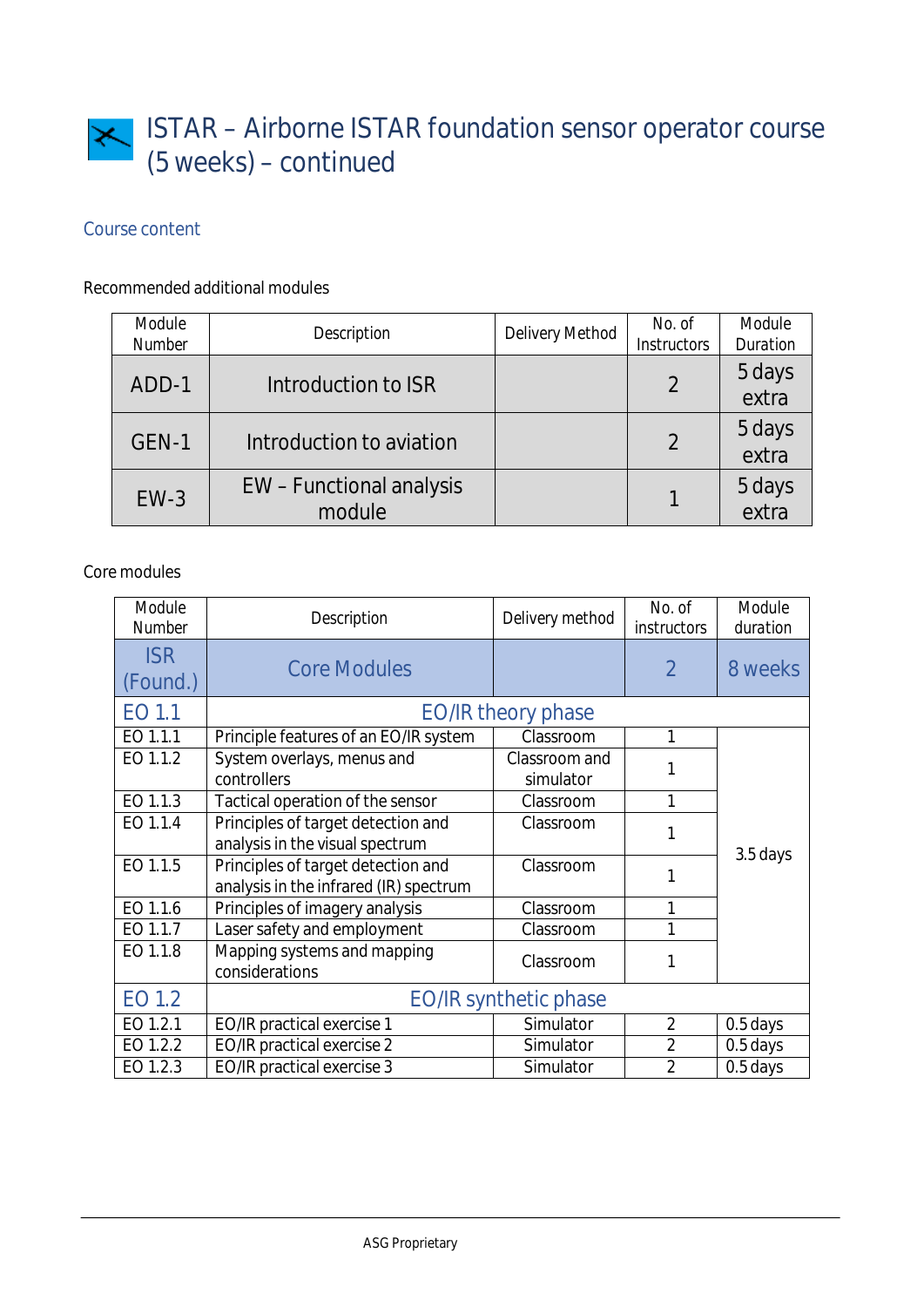

# ISTAR – Airborne ISTAR foundation sensor operator course (5 weeks) – continued

| <b>ISR-1</b>     | <b>Principles of airborne</b><br><b>ISR/ISTAR</b>                                          |                                   | 1              | 5 days   |
|------------------|--------------------------------------------------------------------------------------------|-----------------------------------|----------------|----------|
| <b>ISR 1.1.1</b> | Fundamental principles of airborne<br><b>ISTAR/ISR</b>                                     | Classroom                         | $\mathbf{1}$   | 1 day    |
| <b>ISR 1.1.2</b> | Fundamental principles of the<br>electromagnetic (EM) spectrum                             | Classroom and<br>simulator        | $\mathbf{1}$   | 1 day    |
| <b>ISR 1.1.3</b> | Principles of EM transmitters and<br>receivers                                             | Classroom                         | 1              | 1 day    |
| <b>ISR 1.1.4</b> | Introduction to the tactical<br>implications of radar parameters on<br>function and design | Classroom                         | $\mathbf{1}$   | 2 days   |
| $EW-1$           | <b>Electronic Warfare (EW)</b><br><b>Principles - Foundation</b>                           |                                   | $\overline{1}$ | 5 days   |
| EW 1.1.1         | Introduction to electronic warfare<br>(EW) in an airborne context                          | Classroom and<br>simulator        | $\mathbf{1}$   | 1 day    |
| EW 1.1.2         | Receiver theory - threat warner,<br>tactical and strategic systems                         | Classroom and<br>simulator        | $\mathbf{1}$   | 1 day    |
| EW 1.1.3         | Introduction to weapon systems                                                             | Classroom and<br>simulator        | 1              | 1.5 days |
| EW 1.1.4         | Introduction to countermeasures                                                            | Classroom and<br>simulator        | $\mathbf{1}$   | 1.5 days |
| COM-1            | Introduction to<br><b>Communications and</b><br><b>Datalinks</b>                           |                                   | 1              | 5 days   |
| CO 1.1.1         | Introduction to military<br>communications                                                 | Classroom and<br>simulator        | $\mathbf{1}$   | 1 day    |
| CO 1.1.2         | Principles of communications<br>protection measures and COMSEC                             | Classroom and<br>simulator        | $\mathbf{1}$   | 0.5 days |
| CO 1.1.3         | Airborne military communications,<br>message formats and procedures                        | Classroom and<br>simulator        | $\mathbf{1}$   | 2 days   |
| CO 1.1.4         | <b>Emergency communications</b><br>procedures and message formats                          | Classroom and<br>simulator        | $\mathbf{1}$   | 0.5 days |
| CO 1.1.5         | Principles of datalinks                                                                    | <b>Classroom</b> and<br>simulator | $\mathbf{1}$   | 1 day    |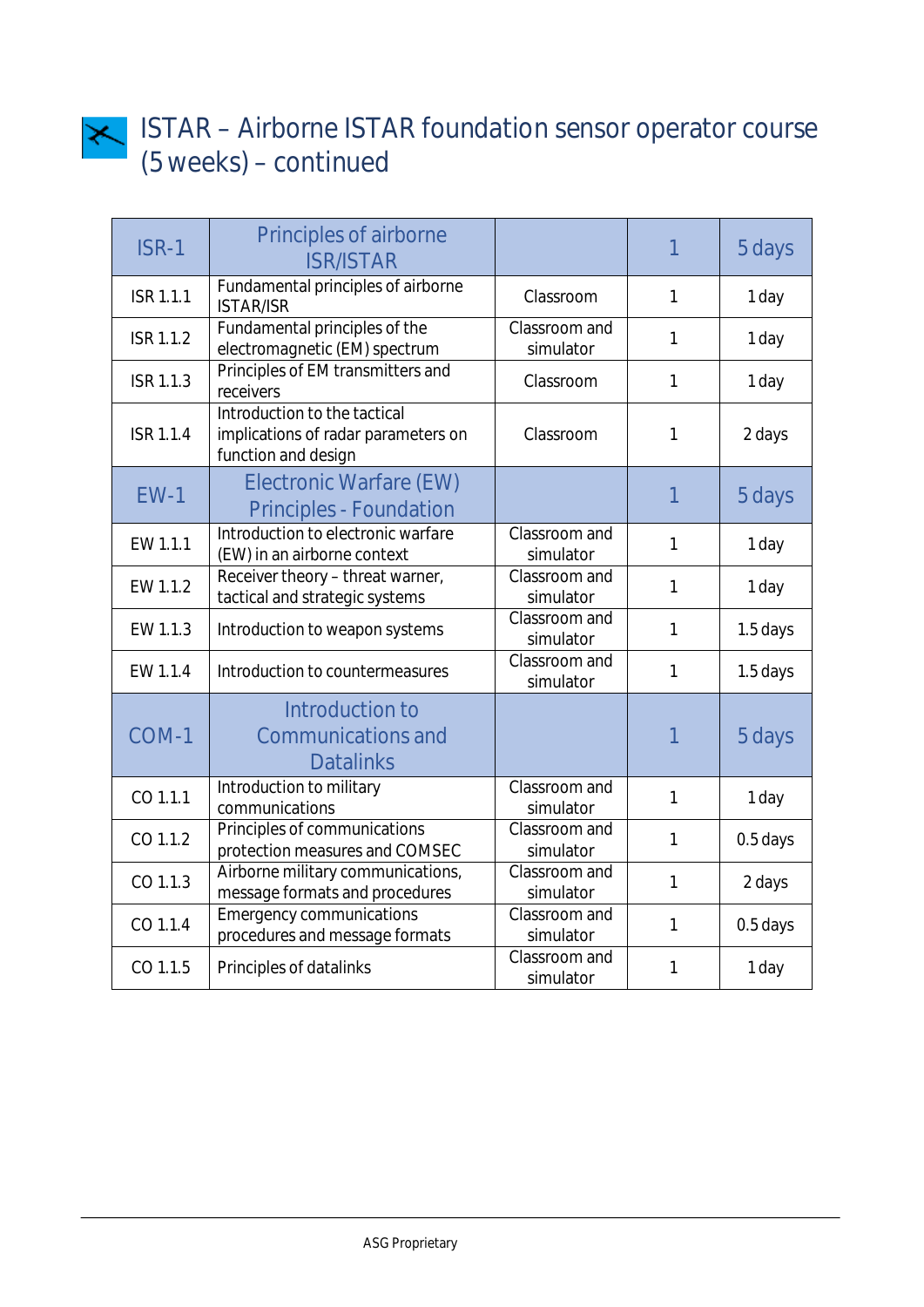

# ISTAR – Airborne ISTAR foundation sensor operator course (5 weeks) – continued

| ISR-4            | Final synthetic phase - ISTAR                                                                                                                            |                            | $\mathfrak{D}$ | 5 days |
|------------------|----------------------------------------------------------------------------------------------------------------------------------------------------------|----------------------------|----------------|--------|
| <b>ISR 4.2.1</b> | Final practical 1 - All topics & rotating<br>positions (Sensor operator, mission<br>commander & observer/ground crew)                                    | Classroom and<br>simulator | $\overline{2}$ |        |
| <b>ISR 4.2.2</b> | Final practical 2 - All topics & rotating<br>positions (Sensor operator, mission<br>commander & observer/ground crew)                                    | Classroom and<br>simulator | $\overline{2}$ |        |
| <b>ISR 4.2.3</b> | Final practical 3 - All topics & rotating<br>positions (Sensor operator, mission<br>commander & observer/ground crew)                                    | Classroom and<br>simulator | $\overline{2}$ | 5 days |
| <b>ISR 4.2.4</b> | Final practical 4 (Remedial training if<br>required) - All topics & rotating<br>positions (Sensor operator, mission<br>commander & observer/ground crew) | Classroom and<br>simulator | $\overline{2}$ |        |
| <b>ISR 4.2.5</b> | Final practical 5 (Remedial training if<br>required) - All topics & rotating<br>positions (Sensor operator, mission<br>commander & observer/ground crew) | Classroom and<br>simulator | $\overline{2}$ |        |

# Sample timetable

| Week | <b>Module</b>                                          | <b>Module</b><br>number |
|------|--------------------------------------------------------|-------------------------|
|      | Optional: Introduction to aviation (additional module) | GEN-1                   |
| 2    | <b>EO/IR Sensor Operation</b>                          | EO-1                    |
| 3    | Principles of airborne ISR/ISTAR                       | ISR-1                   |
| 4    | Electronic Warfare (EW) Principles - Foundation        | $EW-1$                  |
| 5    | <b>Introduction to Comms and Datalinks</b>             | COM-1                   |
| 6    | Final synthetic phase - ISTAR                          | ISR-4                   |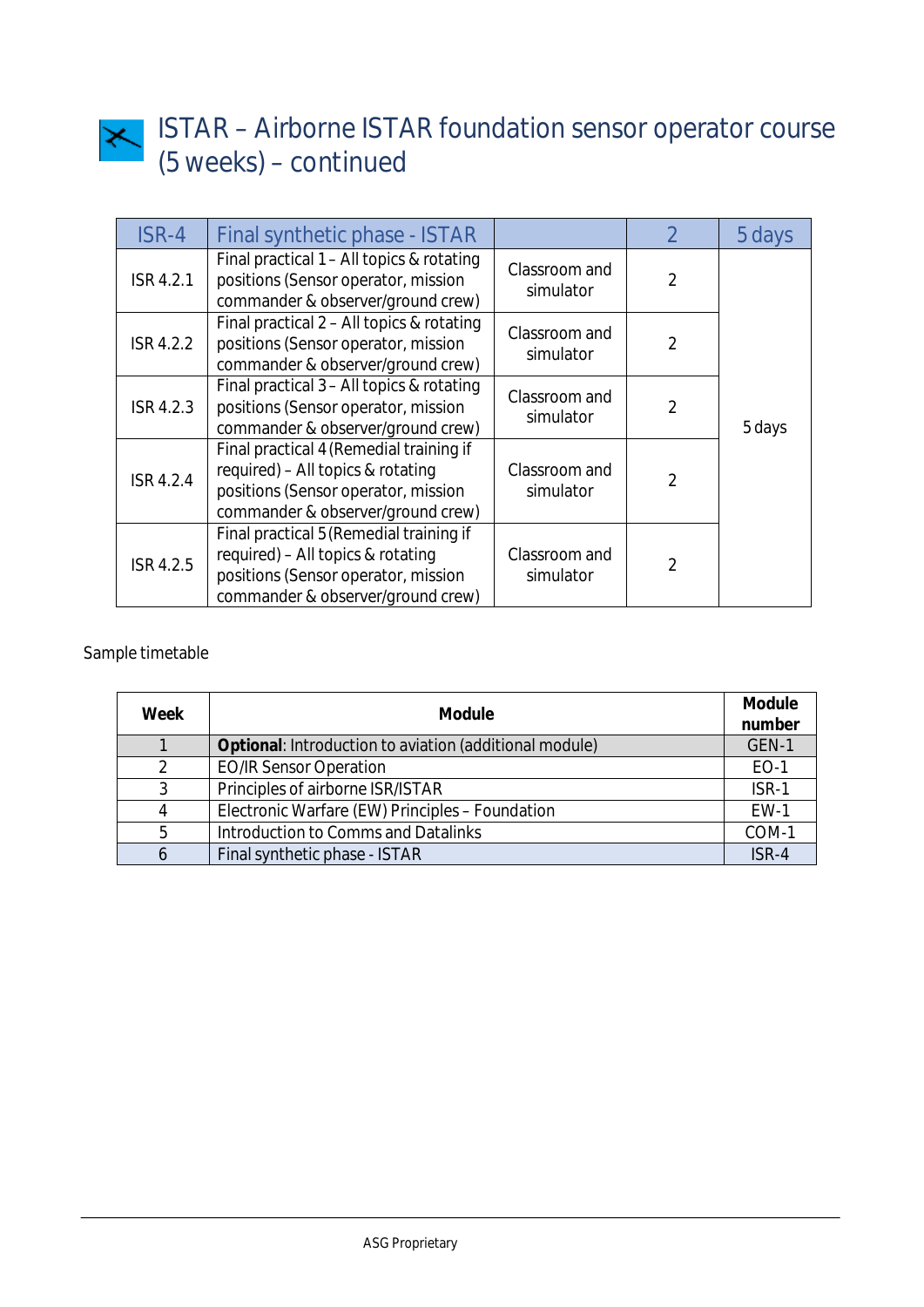

### General description

This course is designed for airborne sensor operators and mission commanders operating in a more complex and demanding environment. This requires an in depth tactical knowledge of military operations, capabilities, communications, electronic warfare, self-defence systems, weapons and radar systems. The course is suited to modern military forces conducting joint or standalone operations against terrorist type forces or more traditional exercises and operations against other nations. The course covers the employment of a number of sensors (radar, ESM, EO/IR, ELINT), advanced communications and systems (such as countermeasures), weapons and tactics along with a higher level of electronic warfare understanding and enhanced decision making skills.

#### Input standard

The course requires a basic level of knowledge and skills, similar to that of GCSE at level C or above, in the following disciplines: mathematics and physics. The student should be able to carry out relatively simple mental arithmetic such as speed/distance/time calculations quickly and accurately. A conversational level of English is required for the classroom content to be understood and for the radio communications practical exercises (in accordance with ICAO Language Proficiency Rating Scale Level 4); previous experience in basic radio communications is required, including the use of call signs, phonetic alphabet, basic communication equipment manipulation, simple message formats and basic tactical awareness.

### Output standard

On successful completion, the students will be able to operate and/or manage a number of aircraft sensors under supervision. They will be able to contribute tactically, cope in demanding situations and direct additional assets effectively in an airborne ISTAR/ISR environment.

Duration 8 weeks

Course size 3 to 6

**Price** 

POA

#### Pre-requisites

Organisations must ensure that their prospective participating students meet the required input standards. In the event that the students are not at the required input standard, additional training can be provided to achieve the standards. The "Introduction to aviation" module can be delivered at the start of the course to meet the communications and experience criteria.

#### Assessment

Assessment takes the form of formative feedback. Customer assessment strategies can be adopted on a case by case basis.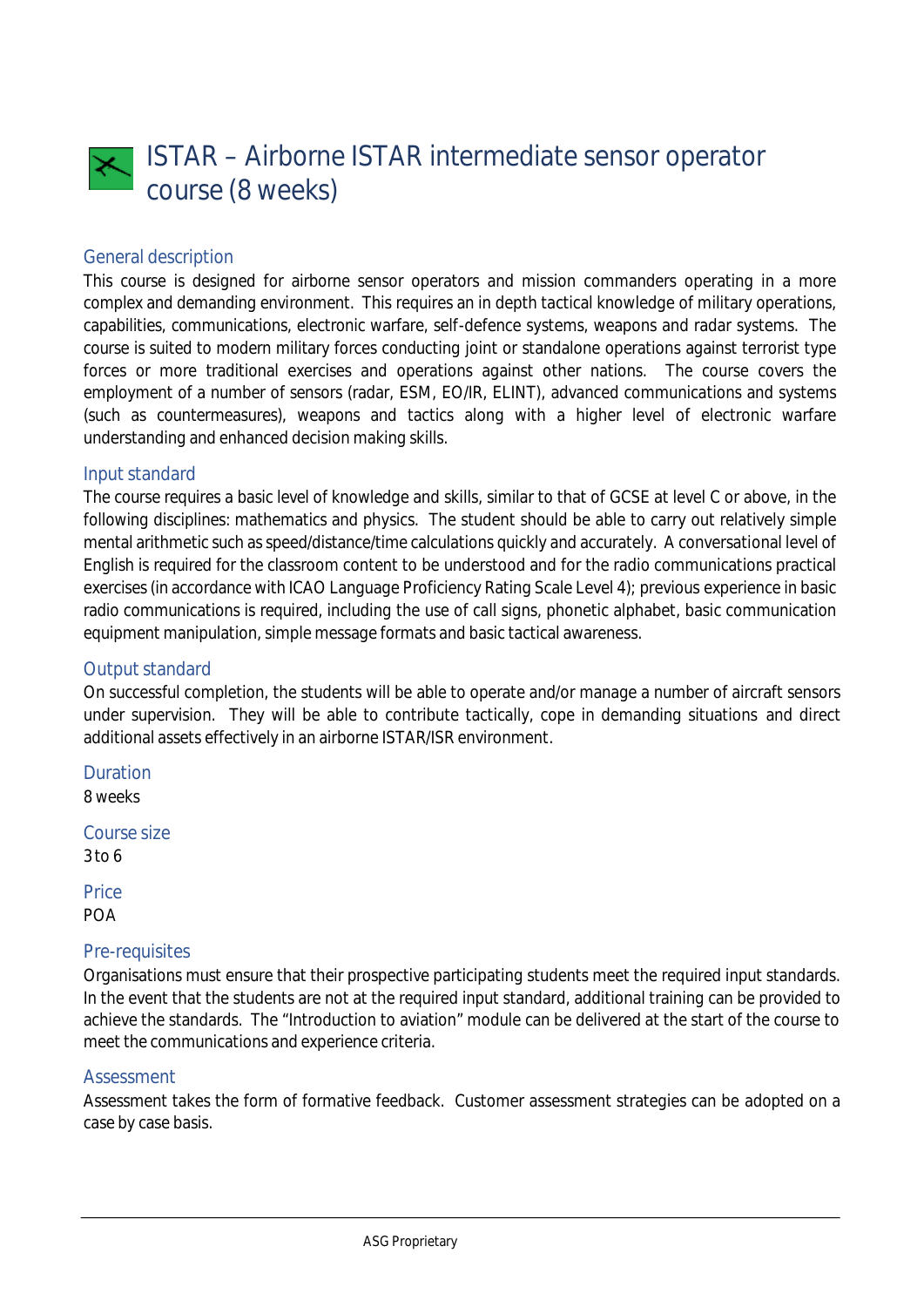# Course content

# Recommended additional modules

| Module<br><b>Number</b> | <b>Description</b>                 | <b>Delivery Method</b> | No. of<br><b>Instructors</b> | <b>Module</b><br><b>Duration</b> |
|-------------------------|------------------------------------|------------------------|------------------------------|----------------------------------|
| ADD-1                   | Introduction to ISR                |                        | $\overline{2}$               | 5 days<br>extra                  |
| GEN-1                   | Introduction to aviation           |                        | $\overline{2}$               | 5 days<br>extra                  |
| $EW-3$                  | EW - Functional analysis<br>module |                        |                              | 5 days<br>extra                  |

# Core modules

| Module<br><b>Number</b> | <b>Description</b>                                                           | Delivery method              | No. of<br><i>instructors</i> | Module<br>duration |
|-------------------------|------------------------------------------------------------------------------|------------------------------|------------------------------|--------------------|
| <b>ISR</b><br>(Adv.)    | <b>Core Modules</b>                                                          |                              | $\overline{2}$               | 8 weeks            |
| EO 1.1                  |                                                                              | <b>EO/IR theory phase</b>    |                              |                    |
| EO 1.1.1                | Principle features of an EO/IR system                                        | Classroom                    | 1                            |                    |
| EO 1.1.2                | System overlays, menus and<br>controllers                                    | Classroom and<br>simulator   |                              |                    |
| EO 1.1.3                | Tactical operation of the sensor                                             | Classroom                    | 1                            |                    |
| EO 1.1.4                | Principles of target detection and<br>analysis in the visual spectrum        | Classroom                    |                              |                    |
| EO 1.1.5                | Principles of target detection and<br>analysis in the infrared (IR) spectrum | Classroom                    |                              | 3.5 days           |
| EO 1.1.6                | Principles of imagery analysis                                               | Classroom                    |                              |                    |
| EO 1.1.7                | Laser safety and employment                                                  | Classroom                    |                              |                    |
| EO 1.1.8                | Mapping systems and mapping<br>considerations                                | Classroom                    | 1                            |                    |
| EO 1.2                  |                                                                              | <b>EO/IR synthetic phase</b> |                              |                    |
| EO 1.2.1                | <b>EO/IR practical exercise 1</b>                                            | Simulator                    | $\overline{2}$               | 0.5 days           |
| EO 1.2.2                | <b>EO/IR practical exercise 2</b>                                            | Simulator                    | $\overline{2}$               | $0.5$ days         |
| EO 1.2.3                | <b>EO/IR practical exercise 3</b>                                            | Simulator                    | $\overline{2}$               | $0.5$ days         |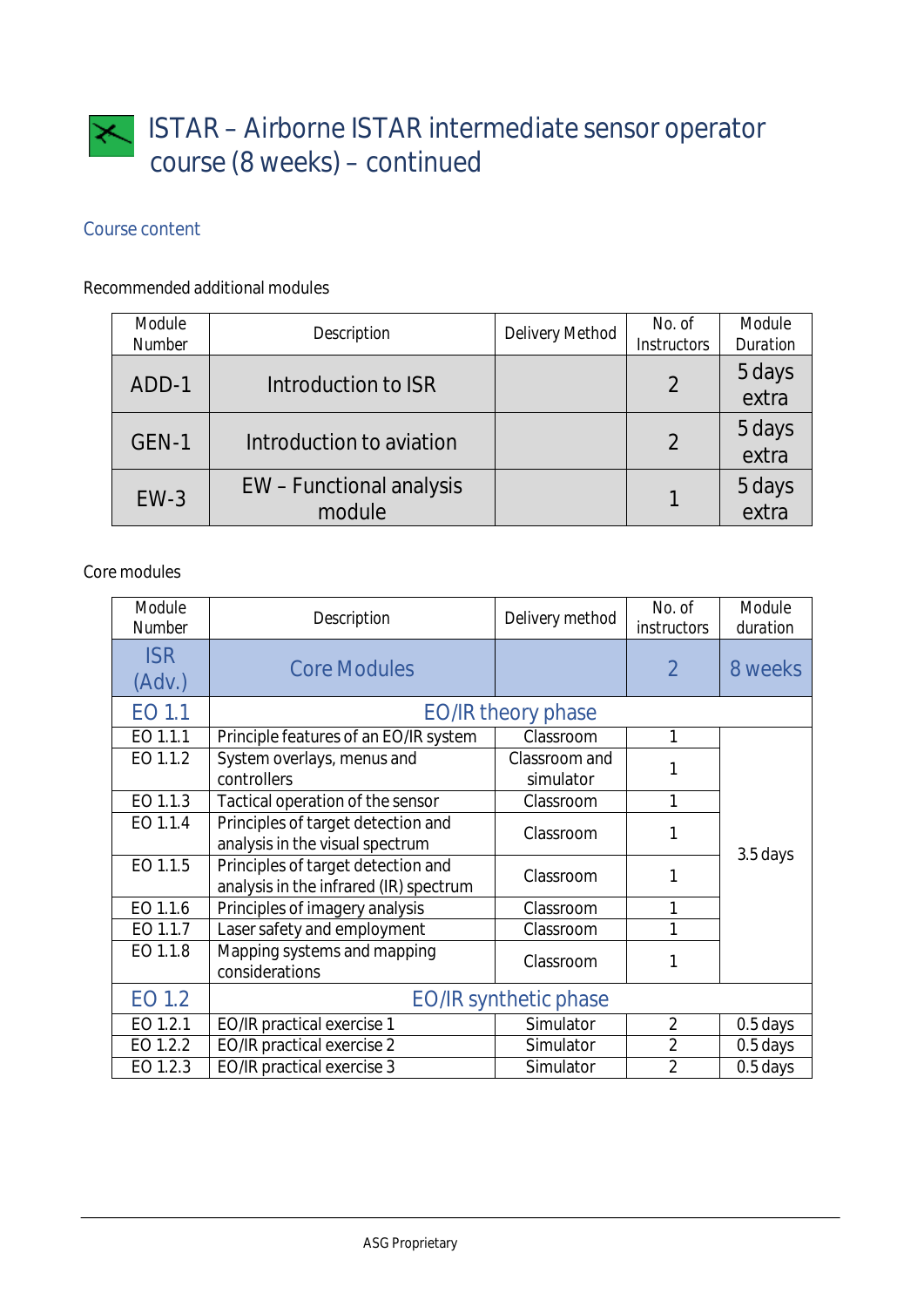

| <b>ISR-1</b>     | <b>Principles of airborne</b><br><b>ISR/ISTAR</b>                                          |                            |              | 5 days   |
|------------------|--------------------------------------------------------------------------------------------|----------------------------|--------------|----------|
| <b>ISR 1.1.1</b> | Fundamental principles of airborne<br><b>ISTAR/ISR</b>                                     | Classroom                  | 1            | 1 day    |
| <b>ISR 1.1.2</b> | Fundamental principles of the<br>electromagnetic (EM) spectrum                             | Classroom and<br>simulator | 1            | 1 day    |
| <b>ISR 1.1.3</b> | Principles of EM transmitters and<br>receivers                                             | Classroom                  | $\mathbf{1}$ | 1 day    |
| <b>ISR 1.1.4</b> | Introduction to the tactical<br>implications of radar parameters on<br>function and design | Classroom                  | 1            | 2 days   |
| <b>EW-1</b>      | <b>Electronic Warfare (EW)</b><br><b>Principles - Foundation</b>                           |                            | 1            | 5 days   |
| EW 1.1.1         | Introduction to electronic warfare<br>(EW) in an airborne context                          | Classroom and<br>simulator | $\mathbf{1}$ | 1 day    |
| EW 1.1.2         | Receiver theory - threat warner,<br>tactical and strategic systems                         | Classroom and<br>simulator | $\mathbf{1}$ | 1 day    |
| EW 1.1.3         | Introduction to weapon systems                                                             | Classroom and<br>simulator | $\mathbf{1}$ | 1.5 days |
| EW 1.1.4         | Introduction to countermeasures                                                            | Classroom and<br>simulator | $\mathbf{1}$ | 1.5 days |
| $EW-2$           | <b>Electronic Warfare (EW)</b><br><b>Principles - Advanced</b>                             |                            |              | 5 days   |
| EW 2.1.1         | Advanced principles of EW in an<br>airborne context                                        | Classroom and<br>simulator | 1            | 1 day    |
| EW 2.1.2         | Weapon systems - advanced                                                                  | Classroom and<br>simulator | $\mathbf{1}$ | 1.5 days |
| EW 2.1.3         | Countermeasures - advanced                                                                 | Classroom and<br>simulator | $\mathbf{1}$ | 1.5 days |
| EW 2.1.4         | <b>Tactical considerations for ISTAR</b><br>aircraft in an EW context                      | Classroom and<br>simulator | 1            | 1 days   |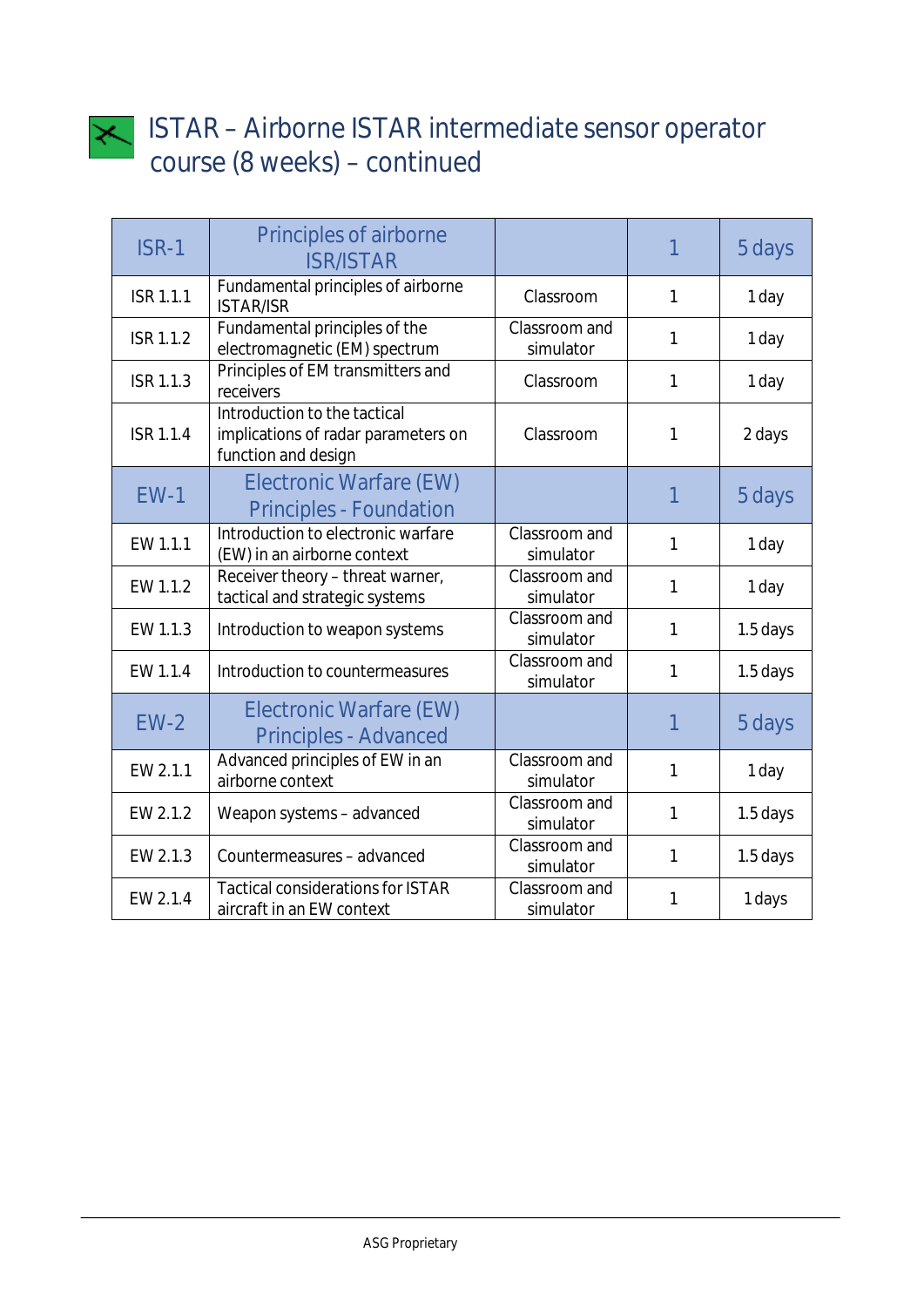

| ISR-2            | <b>Synthetic Aperture Radar</b><br>(SAR), Ground Moving Target<br><b>Indicator (GMTI) and Imagery</b><br>Analysis (IA) |                            |   | 5 days   |
|------------------|------------------------------------------------------------------------------------------------------------------------|----------------------------|---|----------|
| <b>ISR 2.1.1</b> | Principles and operation of Synthetic<br><b>Aperture Radar (SAR)</b>                                                   | Classroom                  | 1 | 1.5 days |
| <b>ISR 2.1.2</b> | Principles and operation of Ground<br>Moving Target Indicator (GMTI)                                                   | Classroom                  | 1 | 1.5 days |
| <b>ISR 2.1.3</b> | Advanced principles and techniques<br>of Imagery Analysis (IA)                                                         | Classroom                  | 1 | 2 days   |
| COM-1            | Introduction to<br><b>Communications and</b><br><b>Datalinks</b>                                                       |                            |   | 5 days   |
| CO 1.1.1         | Introduction to military<br>communications                                                                             | Classroom and<br>simulator | 1 | 1 day    |
| CO 1.1.2         | Principles of communications<br>protection measures and COMSEC                                                         | Classroom and<br>simulator | 1 | 0.5 days |
| CO 1.1.3         | Airborne military communications,<br>message formats and procedures                                                    | Classroom and<br>simulator | 1 | 2 days   |
| CO 1.1.4         | <b>Emergency communications</b><br>procedures and message formats                                                      | Classroom and<br>simulator | 1 | 0.5 days |
| CO 1.1.5         | Principles of datalinks                                                                                                | Classroom and<br>simulator |   | 1 day    |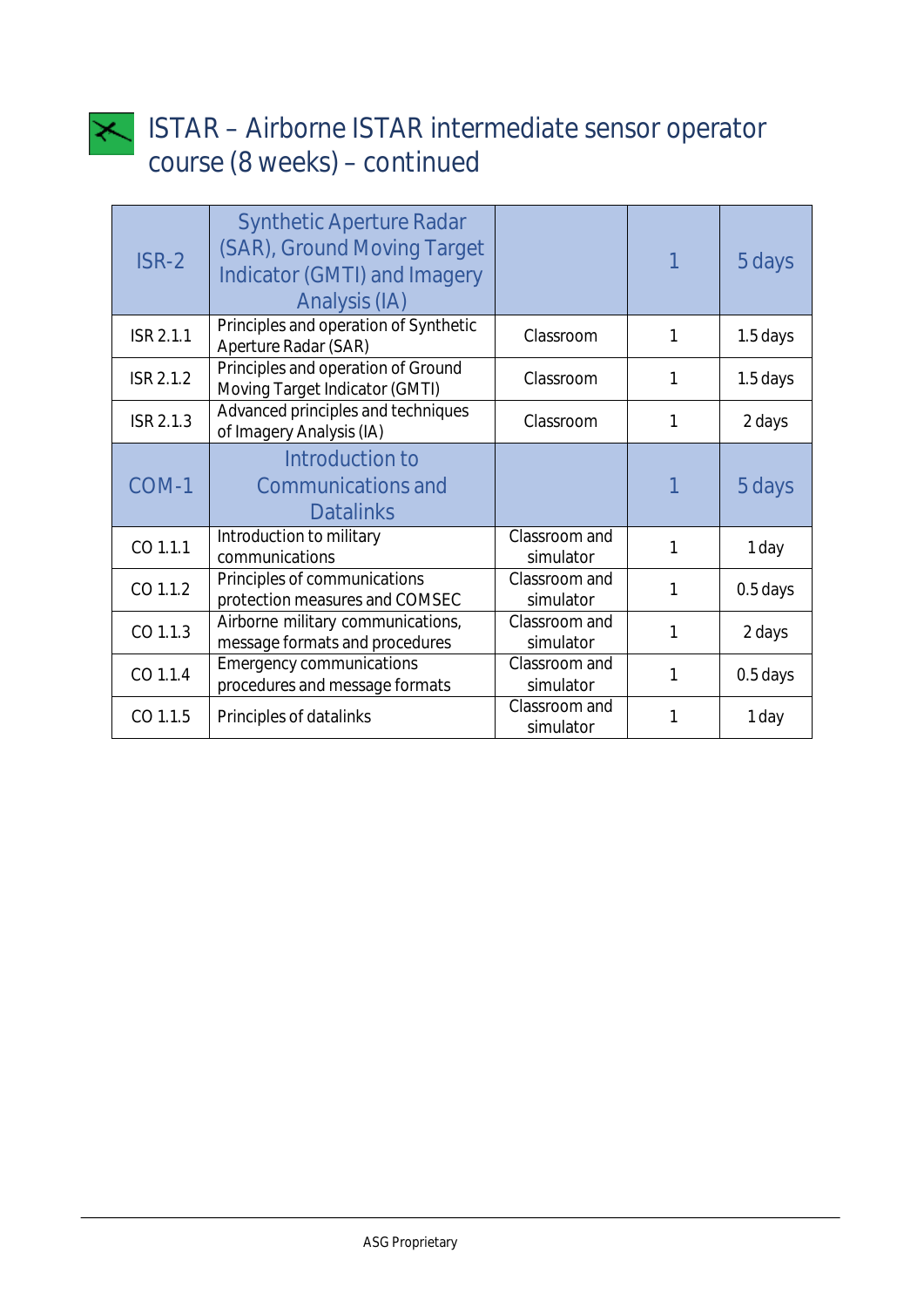

| ISR-3            | Mid-course synthetic phase -<br><b>ISTAR</b>                                                                                                                    |                            | $\overline{2}$ | 5 days |
|------------------|-----------------------------------------------------------------------------------------------------------------------------------------------------------------|----------------------------|----------------|--------|
| <b>ISR 3.1.1</b> | Consolidation practical 1 - EO/IR,<br>comms, CRM with sensor operator<br>and mission commander crew                                                             | Classroom and<br>simulator | $\overline{2}$ |        |
| <b>ISR 3.1.2</b> | Consolidation practical 2 - EO/IR,<br>comms, CRM with sensor operator<br>and mission commander crew                                                             | Classroom and<br>simulator | $\overline{2}$ |        |
| <b>ISR 3.1.3</b> | Consolidation practical 3 - EO/IR,<br>comms, CRM with sensor operator<br>and mission commander crew                                                             | Classroom and<br>simulator | $\overline{2}$ | 5 days |
| <b>ISR 3.1.4</b> | Consolidation practical 4 - EO/IR,<br>comms, CRM with sensor operator<br>and mission commander crew                                                             | Classroom and<br>simulator | $\overline{2}$ |        |
| <b>ISR 3.1.5</b> | Consolidation practical 5 - EO/IR,<br>comms, CRM with sensor operator<br>and mission commander crew                                                             | Classroom and<br>simulator | $\overline{2}$ |        |
| ISR-4            | <b>Final synthetic phase - ISTAR</b>                                                                                                                            |                            | $\overline{2}$ | 5 days |
| <b>ISR 4.2.1</b> | Final practical 1 - All topics and<br>rotating positions (sensor operator,<br>mission commander and observer/<br>ground crew)                                   | Classroom and<br>simulator | $\overline{2}$ |        |
| <b>ISR 4.2.2</b> | Final practical 2 - All topics and<br>rotating positions (sensor operator,<br>mission commander and observer/<br>ground crew)                                   | Classroom and<br>simulator | $\overline{2}$ |        |
| <b>ISR 4.2.3</b> | Final practical 3 - All topics and<br>rotating positions (sensor operator,<br>mission commander and observer/<br>ground crew)                                   | Classroom and<br>simulator | $\overline{2}$ | 5 days |
| <b>ISR 4.2.4</b> | Final practical 4 (Remedial training if<br>required) - All topics and rotating<br>positions (sensor operator, mission<br>commander and observer/ground<br>crew) | Classroom and<br>simulator | $\overline{2}$ |        |
| ISR 4.2.5        | Final practical 5 (Remedial training if<br>required) - All topics and rotating<br>positions (sensor operator, mission<br>commander and observer/ground<br>crew) | Classroom and<br>simulator | $\overline{2}$ |        |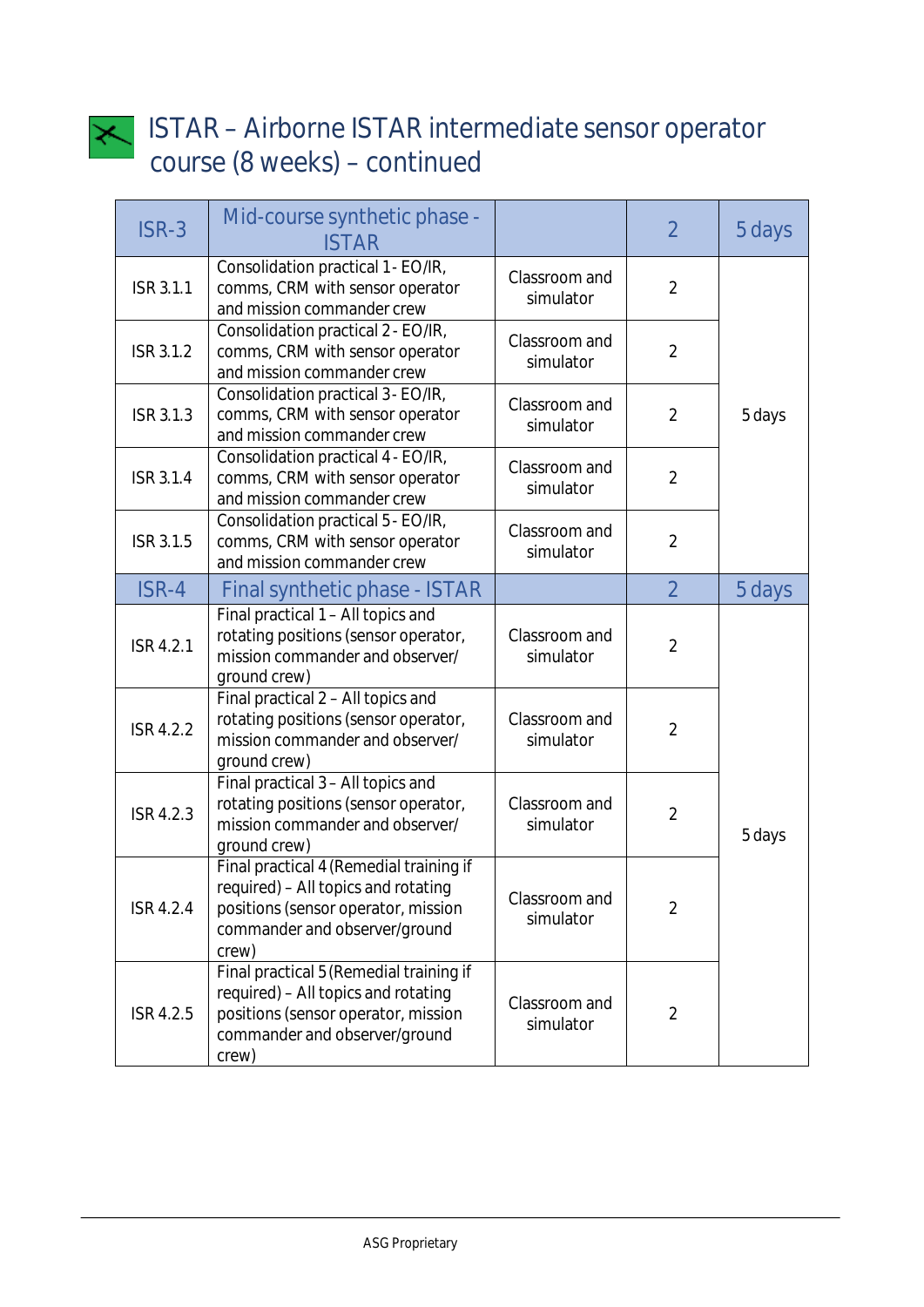# Sample timetable

| <b>Week</b>    | <b>Module</b>                                                         |             |
|----------------|-----------------------------------------------------------------------|-------------|
| $\mathbf{1}$   | Optional: Introduction to ISR (additional module)                     | ADD-1       |
| $\overline{2}$ | Optional: Introduction to aviation (additional module)                | GEN-1       |
| $\overline{3}$ | Electronic Warfare (EW) Principles - Foundation                       | $EW-1$      |
| $\overline{4}$ | Principles of airborne ISR/ISTAR                                      | ISR-1       |
| 5              | <b>EO/IR Sensor Operation</b>                                         | <b>EO-1</b> |
| 6              | Mid-course synthetic consolidation phase                              | $ISR-3$     |
| 7              | Introduction to Comms and Datalinks                                   | COM-1       |
| 8              | Electronic Warfare (EW) Principles - Advanced                         | $EW-2$      |
| 9              | Optional: Electronic Warfare (EW) - Functional analysis module        | $EW-3$      |
| 10             | Synthetic Aperture Radar (SAR), Ground Moving Target Indicator (GMTI) | $ISR-2$     |
|                | and Imagery Analysis (IA)                                             |             |
| 11             | Final synthetic phase                                                 | ISR-4       |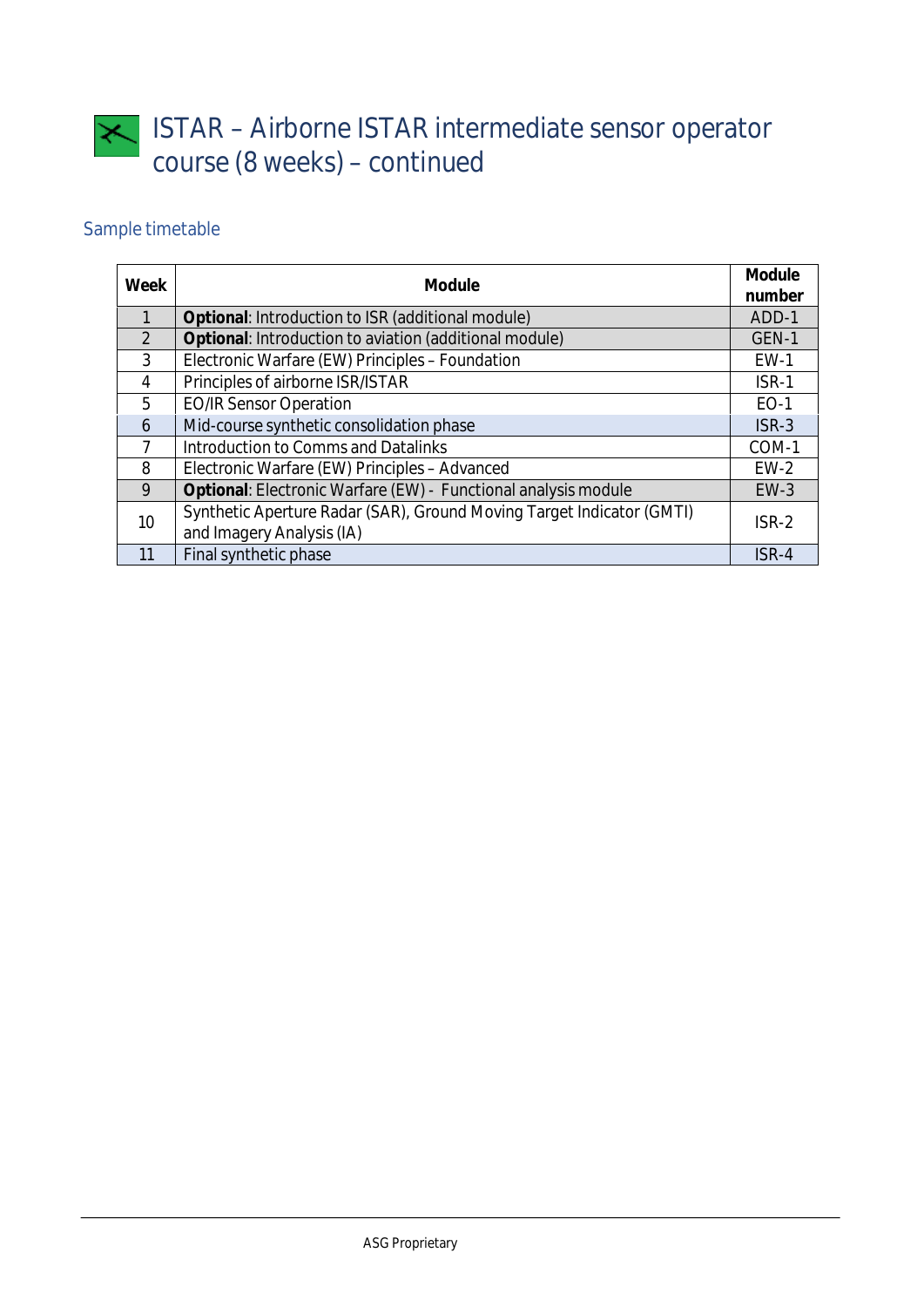

### General description

This course is designed to provide an overview of operating an airborne acoustics system. It provides an introductory awareness to the basic principles of both active and passive acoustics in an airborne environment. The course explains the basic concepts and capabilities of a modern acoustics system, the sensors available and the impact of the environment in which the platforms operate.

### Input standard

The course requires a basic level of knowledge and skill, similar to that of GCSE at level C or above, in the following disciplines: mathematics and physics. The student should have an ability to carry out relatively simple mental arithmetic such as speed/distance/time calculations quickly and accurately. A conversational level of English is required for the classroom content to be understood (in accordance with ICAO Language Proficiency Rating Scale Level 4).

### Output standard

On successful completion of the course the students will have the knowledge to understand the broad principles of operating an acoustics system the Anti-Submarine Warfare (ASW) theatre.

Duration 5 days Course size

3 to 8

Price POA

### Pre-requisites

Organisations must ensure that their prospective participating students meet the required input standards.

### **Assessment**

Assessment takes the form of formative feedback.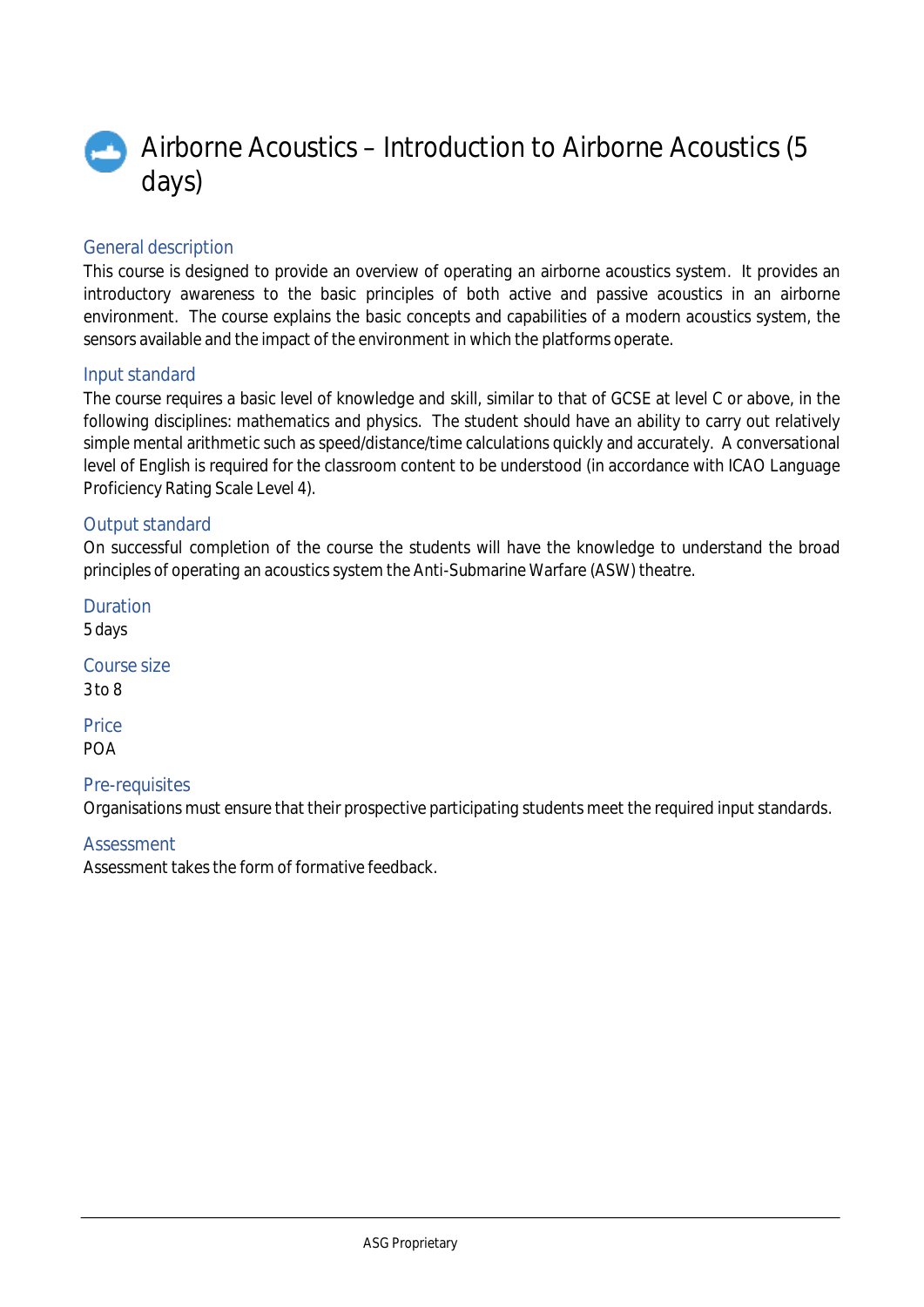# Airborne Acoustics – Introduction to Airborne Acoustics (5 days) – continued

| Module<br><b>Number</b> | <b>Description</b>                                    | Delivery method                  | No. of<br><i>instructors</i> | Module<br>duration |
|-------------------------|-------------------------------------------------------|----------------------------------|------------------------------|--------------------|
| ACO-1                   | <b>Acoustics Introduction</b>                         |                                  |                              | 5 days             |
| <b>ACO 1.1</b>          | Introduction to oceanography                          |                                  |                              |                    |
| ACO 1.1.1               | Introduction to oceanography                          | Classroom                        | 1                            |                    |
| <b>ACO 1.2</b>          |                                                       | <b>Introduction to acoustics</b> |                              |                    |
| ACO 1.2.1               | Blade and shaft theory                                | Classroom and                    |                              |                    |
| ACO 1.2.2               | Diesel engine theory and engine<br>driven auxiliaries | simulator                        |                              |                    |
| ACO 1.2.3               | Turbine theory and gearing<br>associated auxiliaries  |                                  | 1                            |                    |
| ACO 1.2.4               | Air independent propulsion                            |                                  |                              |                    |
| ACO 1.2.5               | Introduction to sonar buoys                           |                                  |                              |                    |
| ACO 1.2.6               | Structure of passive and active                       | Classroom                        |                              |                    |
|                         | displays                                              |                                  |                              |                    |
| ACO 1.2.7               | Modern acoustics processing                           |                                  |                              |                    |
| ACO 1.2.8               | Understanding acoustics in the anti-                  |                                  |                              |                    |
|                         | submarine (ASW) environment                           |                                  |                              |                    |
| ACO 1.2.9               | Doppler theory                                        |                                  |                              |                    |
| ACO 1.2.10              | Doppler/mechanical events                             |                                  |                              |                    |
| <b>ACO 1.3</b>          | Search, localisation and tracking principles          |                                  |                              |                    |
| ACO 1.3.1               | Introduction to search, localisation                  |                                  |                              |                    |
|                         | and tracking principles using a                       | Classroom                        | 1                            |                    |
|                         | maritime patrol aircraft (MPA)                        |                                  |                              |                    |
|                         | acoustic processor                                    |                                  |                              |                    |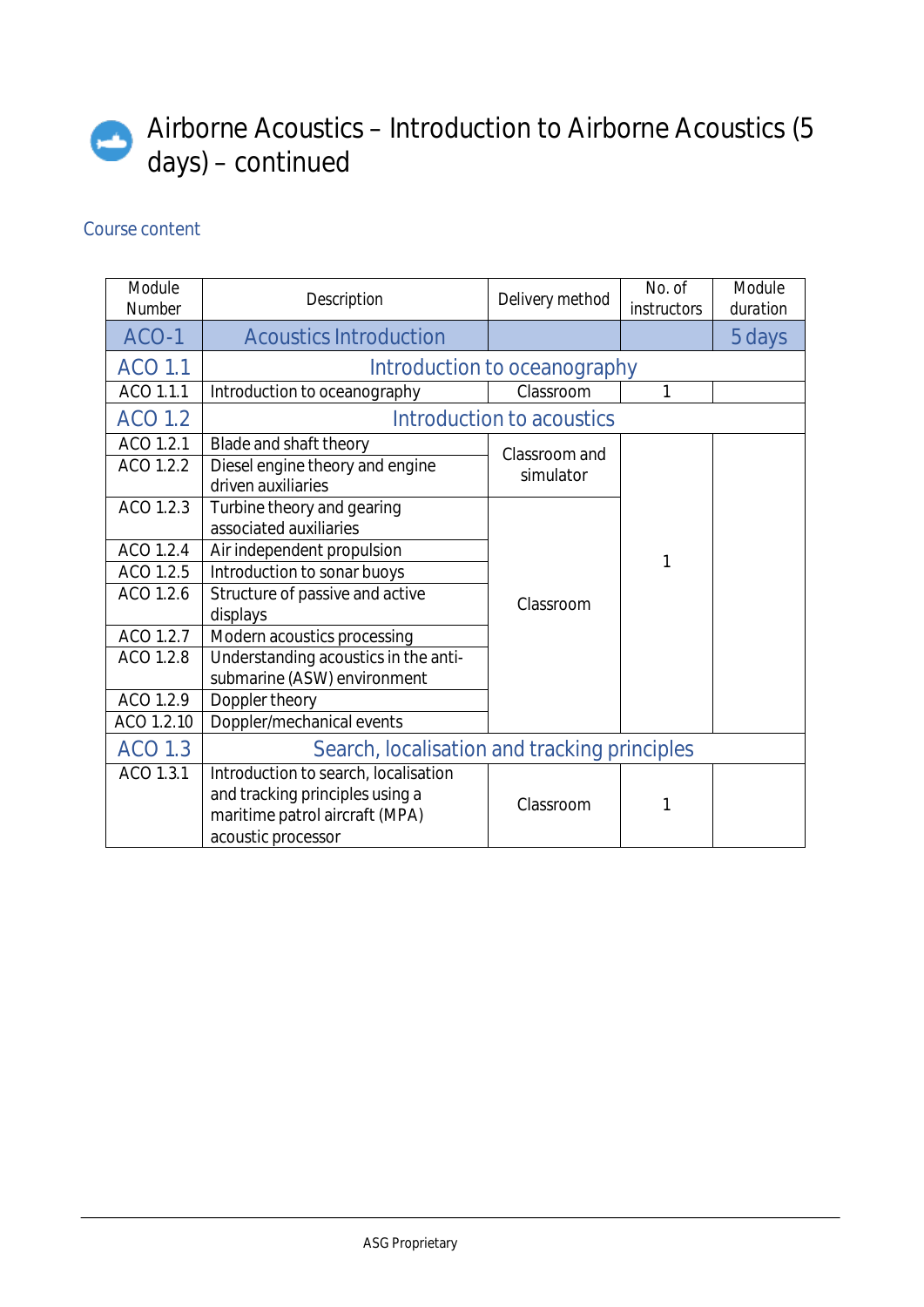# Airborne Acoustics – Theory and analysis (4 weeks – no simulation)

### General description

This course is designed to provide the operator of airborne acoustics systems with a core skill set for work in the ASW theatre. In order to maximise the value of these complex sensors, operator training and tactical awareness is essential. This course explains the theoretical concepts and capabilities of an acoustics system and the sensors associated with the system. The course will provide the operator with an understanding of propulsion systems and noise sources, how to analyse the signature and how to tactically exploit the information. This develops the operator skills from a simple "point and view" ability to those of a tactically aware and forward thinking operator, able to cope with challenging environmental and mission situations to provide a valuable intelligence product.

### Input standard

The course requires a basic level of knowledge and skill, similar to that of GCSE at level C or above, in the following disciplines: mathematics and physics. The student should be able to carry out relatively simple mental arithmetic such as speed/distance/time calculations quickly and accurately. A conversational level of English is required for the classroom content to be understood (in accordance with ICAO Language Proficiency Rating Scale Level 4).

### Output standard

On successful completion, the students will be able to understand the principle of how to operate an acoustics system in a tactical environment under supervision with an increased tactical awareness and greater CRM and airmanship skills.

Duration 4 weeks

Course size 3 to 6

**Price** POA

### Pre-requisites

Organisations must ensure that their prospective participating students meet the required input standards. In the event that the students are not at the required input standard, additional training can be provided to achieve the standards. The "Introduction to aviation" module can be delivered at the start of the course to meet the communications and experience criteria.

### **Assessment**

Assessment takes the form of formative feedback. Customer assessment strategies can be adopted on a case by case basis.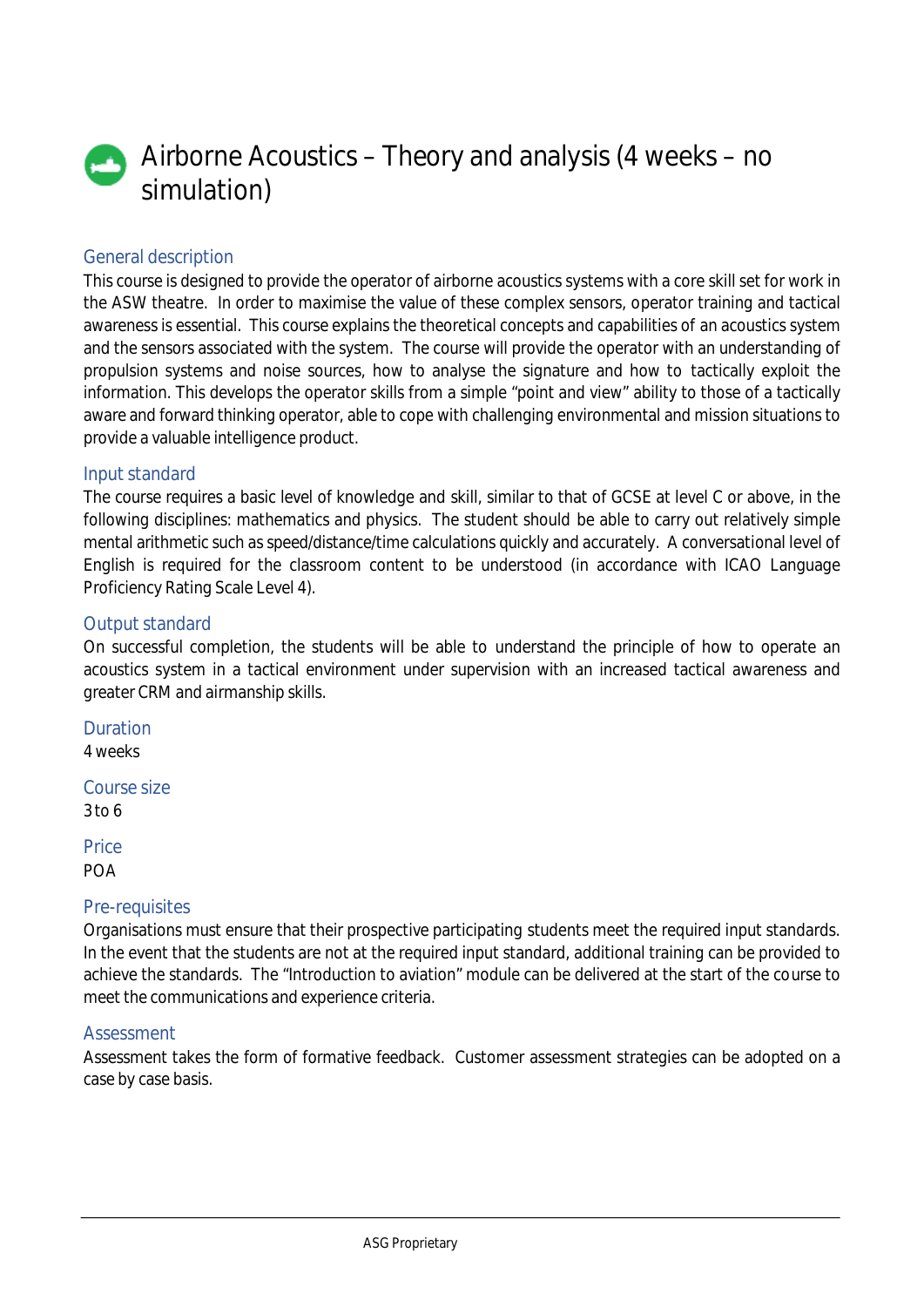

# Airborne Acoustics – Theory and analysis (4 weeks – no simulation) – continued

| Module<br><b>Number</b> | <b>Description</b>                      | Delivery method | No. of<br><i>instructors</i> | Module<br>duration |
|-------------------------|-----------------------------------------|-----------------|------------------------------|--------------------|
| ACO-2                   | <b>Acoustics theory and analysis</b>    |                 |                              | 4 weeks            |
| <b>ACO-2.1</b>          |                                         | Part 1          |                              |                    |
| ACO 2.1.1               | Oceanography                            |                 |                              | 2 days             |
| ACO 2.1.2               | Propulsion modes                        |                 |                              | 1 day              |
| ACO 2.1.3               | Engine theory                           | Classroom       | 1                            |                    |
| ACO 2.1.4               | Blade and shaft theory                  |                 |                              | 1 day              |
| ACO 2.1.5               | Introduction to analysis                |                 |                              | 1 day              |
| <b>ACO-2.2</b>          |                                         | Part 2          |                              |                    |
| ACO 2.2.1               | Introduction of sonobuoys               |                 | 1                            | 1 day              |
| ACO 2.2.2               | Sonar equations                         |                 |                              | 1 day              |
| ACO 2.2.3               | Acoustics systems theory                | Classroom       |                              | 1 day              |
| ACO 2.2.4               | Turbine propulsion theory               |                 |                              | 1 day              |
| ACO 2.2.5               | Analysis                                |                 |                              | 1 day              |
| <b>ACO-2.3</b>          |                                         | Part 3          |                              |                    |
| ACO 2.3.1               | Acoustics system theory part 2          |                 |                              | 1 day              |
| ACO 2.3.2               | Mechanical events                       | Classroom       |                              | 1 day              |
| ACO 2.3.3               | Doppler Theory                          |                 | 1                            | 2 days             |
| ACO 2.3.4               | Analysis                                |                 |                              | 1 day              |
| $ACO-2.4$               |                                         | Part 4          |                              |                    |
| ACO 2.4.1               | <b>ASW</b>                              |                 |                              | 1 day              |
| ACO 2.4.2               | <b>Tactical ASW Search and location</b> |                 |                              | 1 day              |
| ACO 2.4.3               | Analysis                                | Classroom       | 1                            | 1 day              |
| ACO 2.4.4               | <b>Tactical ASW tracking</b>            |                 |                              | 1 day              |
| ACO 2.4.5               | Analysis                                |                 |                              | 1 day              |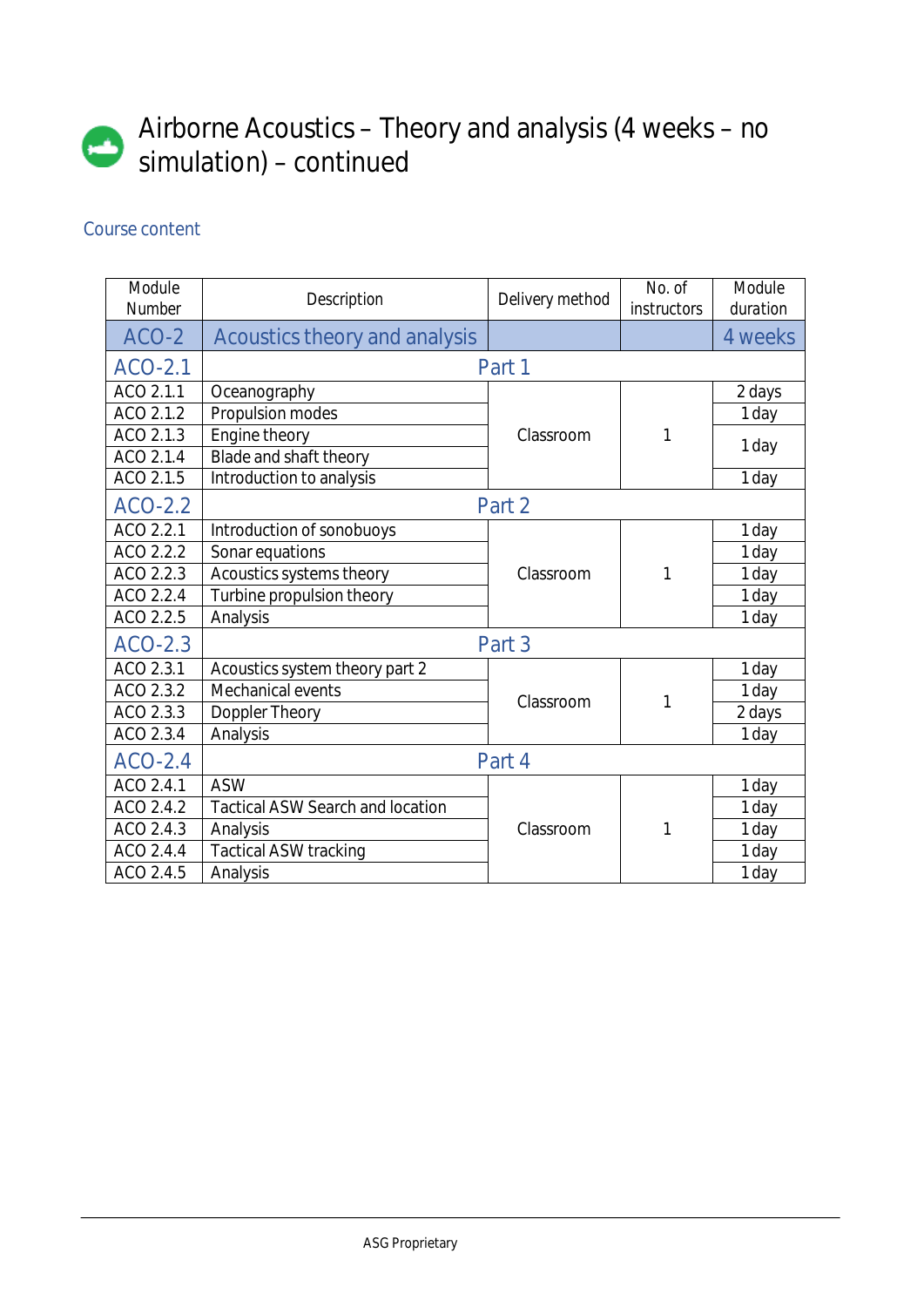

# Airborne Acoustics – Theory, analysis and simulation (6 weeks)

# General description

This course is designed to provide the operator of airborne acoustics systems with a core skill set for work in the ASW theatre. In order to maximise the value of these complex sensors, operator training and tactical awareness is essential. This course explains the theoretical concepts and capabilities of an acoustics system and the sensors associated with the system. The course will provide the operator with an understanding of propulsion systems and noise sources, how to analyse the signature and how to tactically exploit the information.

Practical exercises will be provided using a generic acoustic system to cement the theory of analysis and the tactical employment of the system in the ASW theatre. The student will exercise the overall control of an ASW prosecution, including aircraft position, location of sensor patterns and tracking of targets in a realtime environment.

# Input standard

The course requires a basic level of knowledge and skill, similar to that of GCSE at level C or above, in the following disciplines: mathematics and physics. The student should be able to carry out relatively simple mental arithmetic such as speed/distance/time calculations quickly and accurately. A conversational level of English is required for the classroom content to be understood and for the radio communications practical exercises (in accordance with ICAO Language Proficiency Rating Scale Level 4); previous experience in basic radio communications is required, including the use of call signs, phonetic alphabet, basic communication equipment manipulation, simple message formats and basic tactical awareness.

# Output standard

On successful completion, the students will be able to operate the generic acoustics system, understand basic target analysis and use the system in a tactical environment under supervision with an increased tactical awareness and greater CRM and airmanship skills.

Duration 6 weeks Course size

2 to 4

**Price** POA

# Pre-requisites

Organisations must ensure that their prospective participating students meet the required input standards. In the event that the students are not at the required input standard, additional training can be provided to achieve the standards. The "Introduction to aviation" module can be delivered at the start of the course to meet the communications and experience criteria.

### Assessment

Assessment takes the form of formative feedback. Customer assessment strategies can be adopted on a case by case basis.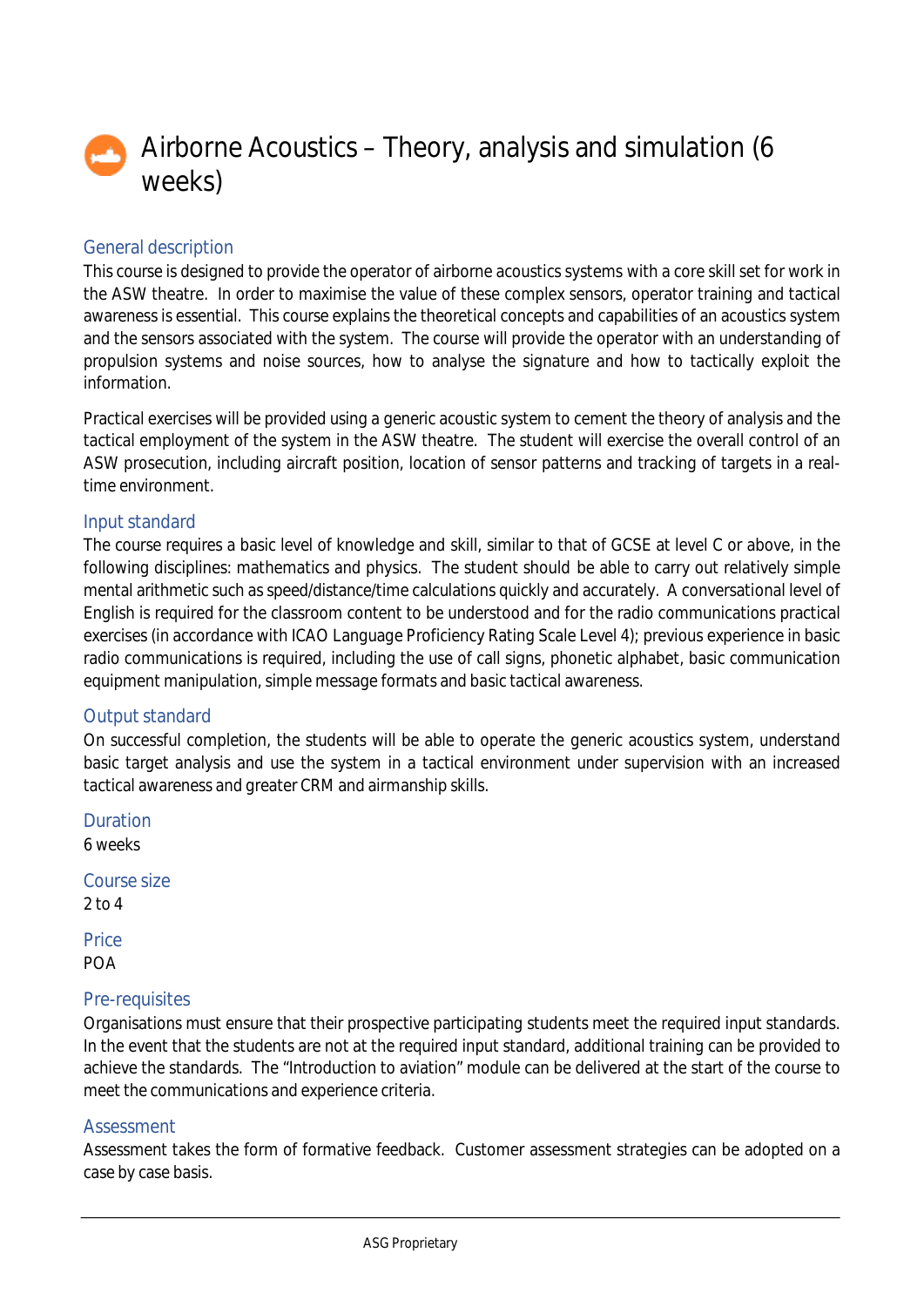# Airborne Acoustics – Theory, analysis and simulation (6 weeks) – continued

| Module<br><b>Number</b> | <b>Description</b>                      | Delivery method            | No. of<br><i>instructors</i> | Module<br>duration |
|-------------------------|-----------------------------------------|----------------------------|------------------------------|--------------------|
| ACO-3                   | <b>Acoustics theory and analysis</b>    |                            |                              | <b>6 weeks</b>     |
| <b>ACO-3.1</b>          |                                         | Part 1                     |                              |                    |
| ACO 3.1.1               | Oceanography                            |                            |                              | 2days              |
| ACO 3.1.2               | Propulsion modes                        |                            |                              | 1 day              |
| ACO 3.1.3               | Engine theory                           | Classroom and              | 1                            | 1 day              |
| ACO 3.1.4               | Blade and shaft theory                  | simulator                  |                              |                    |
| ACO 3.1.5               | Introduction to analysis                |                            |                              | 1 day              |
|                         | Simulator events                        |                            |                              | 2 days             |
| <b>ACO-3.2</b>          | Part 2                                  |                            |                              |                    |
| ACO 3.2.1               | Introduction of sonobuoys               |                            |                              | 1 day              |
| ACO 3.2.2               | Sonar equations                         |                            | 1                            | 1 day              |
| ACO 3.2.3               | Acoustics systems theory                | Classroom and              |                              | 1 day              |
| ACO 3.2.4               | Turbine propulsion theory               | simulator                  |                              | 1 day              |
| ACO 3.2.5               | Analysis                                |                            |                              | 1 day              |
|                         | Simulator events                        |                            |                              | 2 days             |
| ACO-3.3                 |                                         | Part 3                     |                              |                    |
| ACO 3.3.1               | Acoustics system theory part 2          |                            |                              | 1 day              |
| ACO 3.3.2               | <b>Mechanical events</b>                |                            |                              | 1 day              |
| ACO 3.3.3               | <b>Doppler Theory</b>                   | Classroom and<br>simulator | 1                            | 2 days             |
| ACO 3.3.4               | Analysis                                |                            |                              | 1 day              |
|                         | Simulator events                        |                            |                              | 3 days             |
| <b>ACO-3.4</b>          |                                         | Part 4                     |                              |                    |
| ACO 3.4.1               | <b>ASW</b>                              |                            |                              | 1 day              |
| ACO 3.4.2               | <b>Tactical ASW Search and location</b> |                            |                              | 1 day              |
| ACO 3.4.3               | Analysis                                | Classroom and              | 1/2                          | 1 day              |
| ACO 3.4.4               | <b>Tactical ASW tracking</b>            | simulator                  |                              | 1 day              |
| ACO 3.4.5               | Analysis                                |                            |                              | 1 day              |
|                         | Simulator events                        |                            |                              | 3 days             |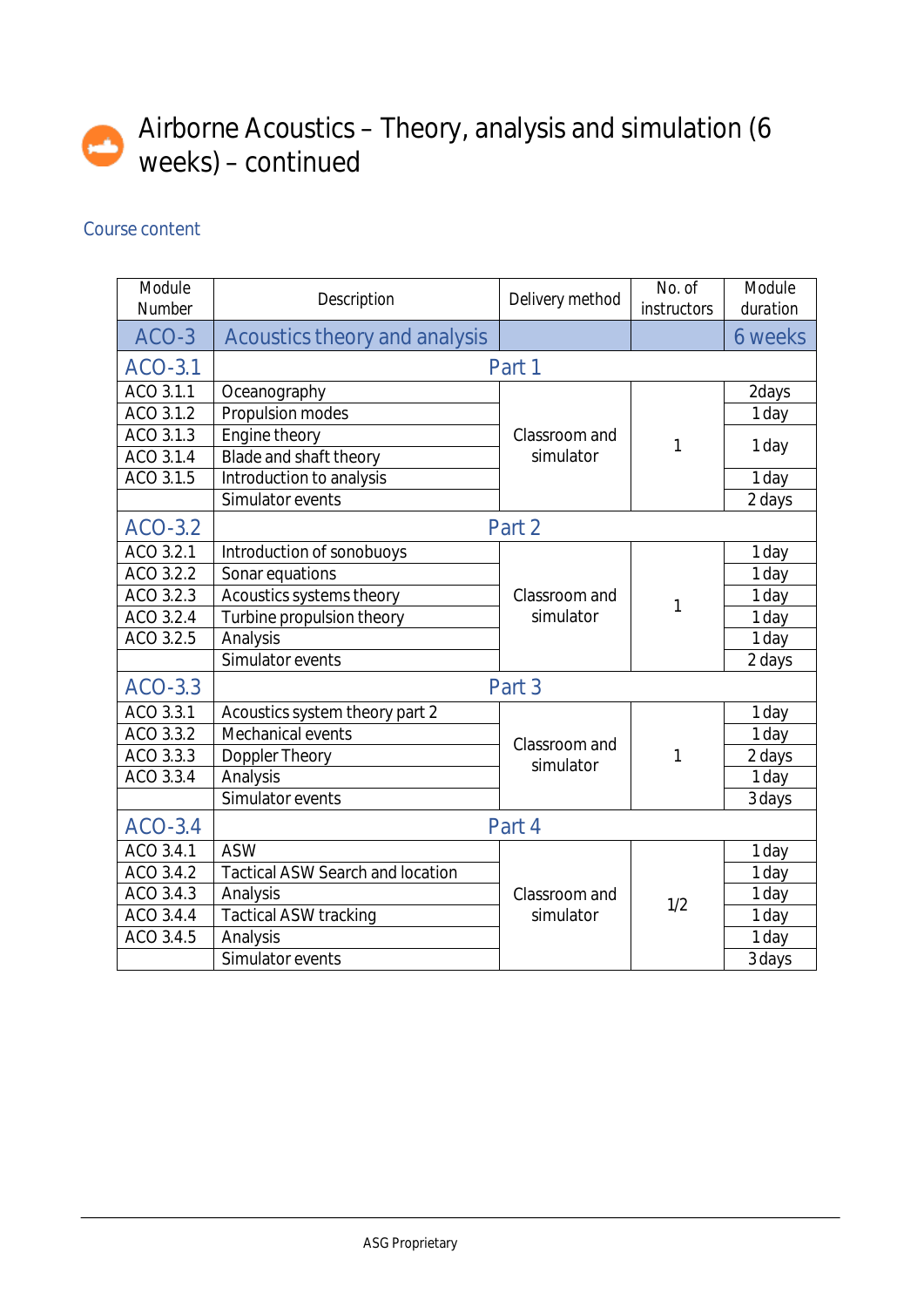#### Electronic Warfare (EW) – Foundation course (5 days) EW

# General description

The course provides an introduction to the principles of electronic warfare, exploring the divisions of electronic attack (EA), electronic protection (EP) and electronic warfare support (ES). The course is suitable for those involved in the air, land and maritime environments.

### Input standard

The course requires a basic level of knowledge and skills, similar to that of GCSE at level C or above, in the following disciplines: mathematics and physics. A conversational level of English is required for the classroom content to be understood (in accordance with ICAO Language Proficiency Rating Scale Level 4).

### Output standard

On successful completion, the students will be able to apply the principles of electronic warfare when working in or being involved with a modern battlespace.

Duration 5 days

Course size 3 to 8

**Price** POA

# Pre-requisites

Organisations must ensure that their prospective participating students meet the required input standards

### **Assessment**

Assessment takes the form of formative feedback.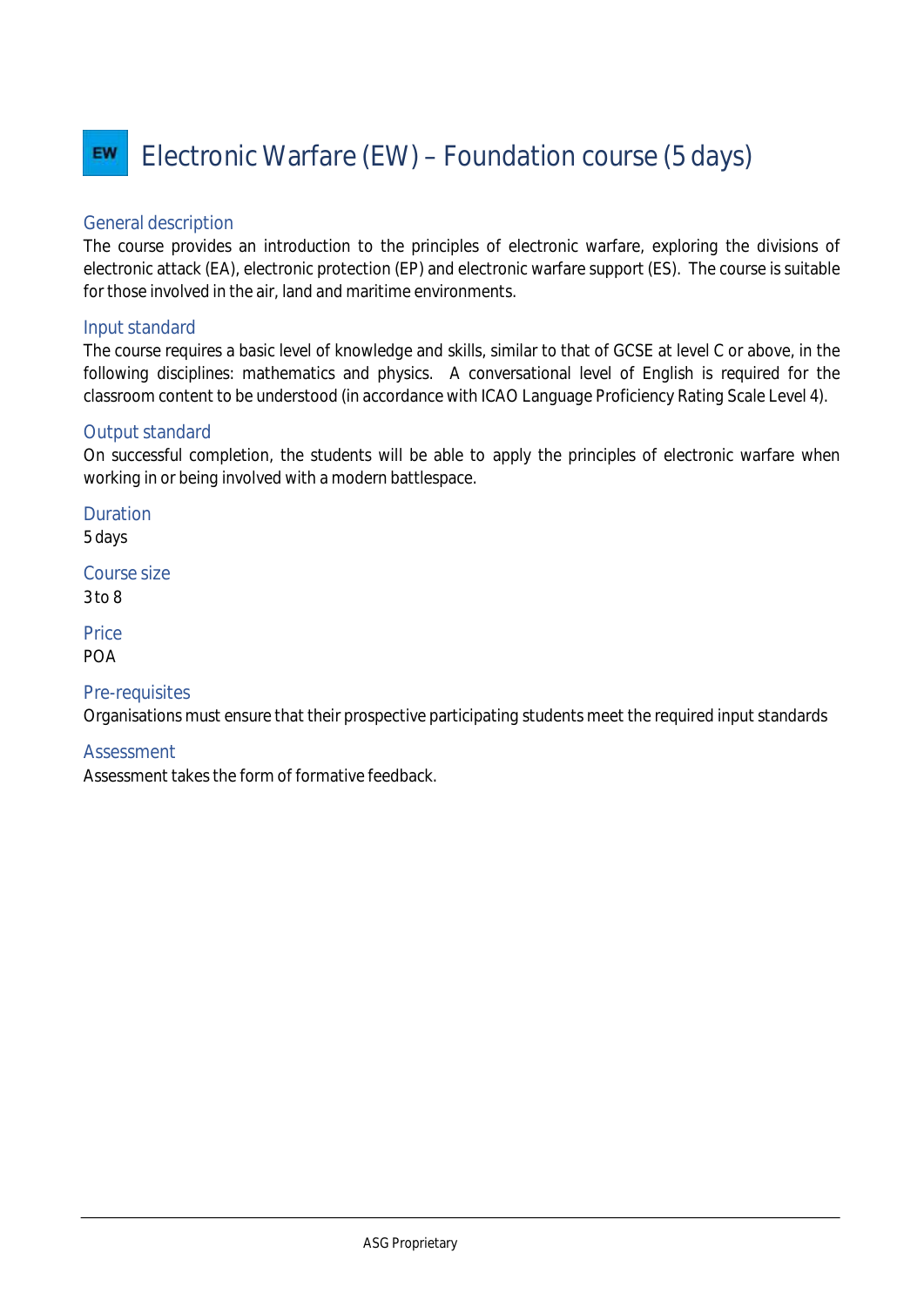# Electronic Warfare (EW) – Foundation course (5 days) – EW continued

| Module<br><b>Number</b> | <b>Description</b>                                                 | <b>Delivery Method</b>     | No. of<br><b>Instructors</b> | <b>Module</b><br><b>Duration</b> |
|-------------------------|--------------------------------------------------------------------|----------------------------|------------------------------|----------------------------------|
| $EW-1$                  | <b>Electronic Warfare (EW)</b><br><b>Principles - Foundation</b>   |                            |                              | 5 days                           |
| EW 1.1.1                | Introduction to electronic warfare<br>(EW) in an airborne context  |                            |                              | 1 day                            |
| EW 1.1.2                | Receiver theory - threat warner,<br>tactical and strategic systems | Classroom and<br>simulator |                              | 1 day                            |
| EW 1.1.3                | Introduction to weapon systems                                     |                            |                              | 1.5 days                         |
| EW 1.1.4                | Introduction to countermeasures                                    |                            |                              | $1.5$ days                       |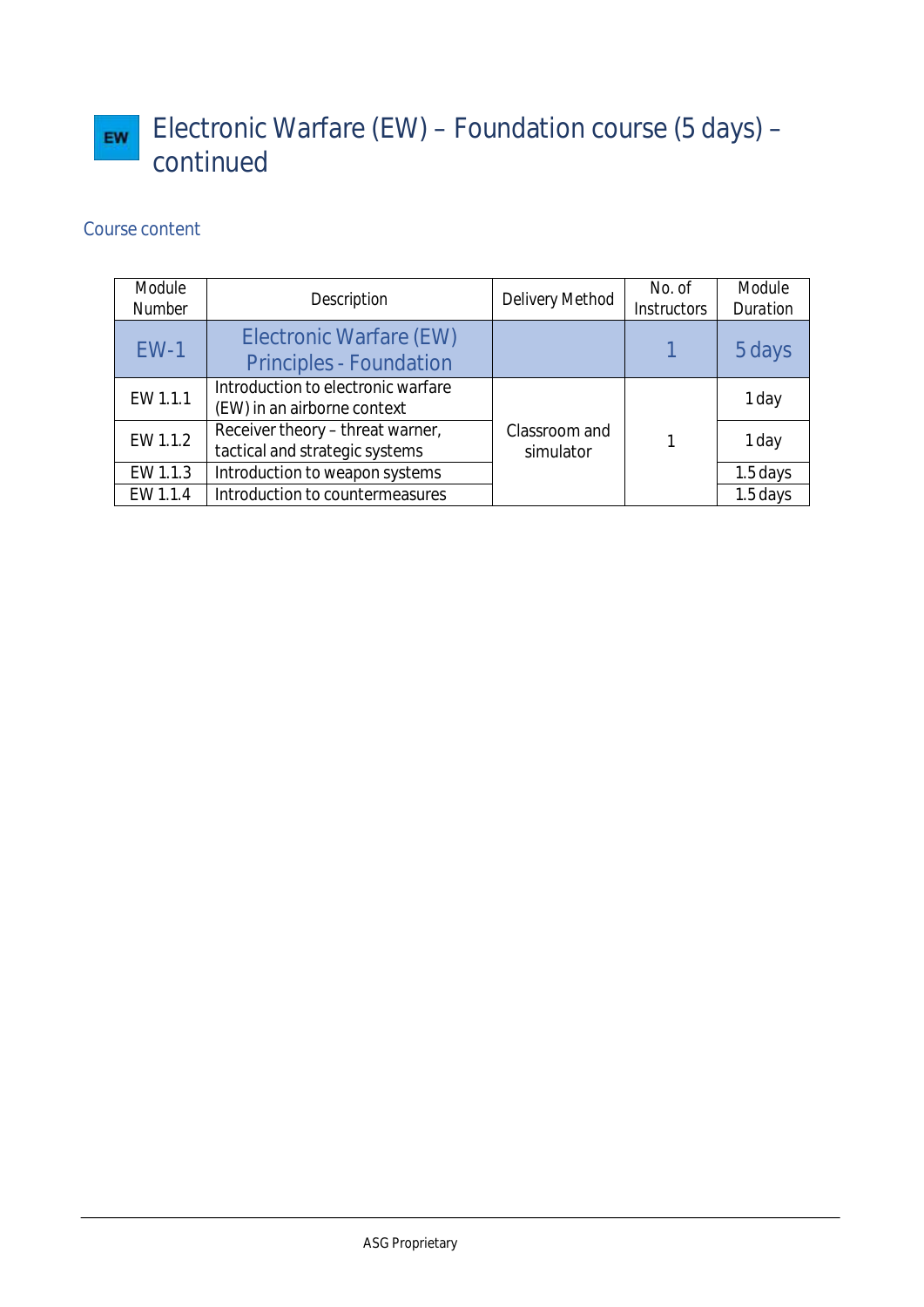# Electronic Warfare (EW) – Foundation and advanced course EW. (2 weeks)

# General description

The course explores the principles of electronic warfare, examining the divisions of electronic attack (EA), electronic protection (EP) and electronic warfare support (ES). It includes the same content as the standalone foundation course, going into greater depth where relevant. The course will examine sensors, weapons and countermeasures applicable to most modern hostile environments. Radar systems and principles are covered.

### Input standard

The course requires a basic level of knowledge and skill, similar to that of GCSE at level C or above, in the following disciplines: mathematics and physics. A conversational level of English is required for the classroom content to be understood (in accordance with ICAO Language Proficiency Rating Scale Level 4).

# Output standard

On successful completion, the students will be able to apply the principles of electronic warfare when working in or being involved with a modern battlespace. With a greater knowledge of the characteristics of EW systems, the student will be able to interpret the tactical variations in an EW theatre.

Duration 2 weeks Course size 3 to 6

**Price** POA

# Pre-requisites

Organisations must ensure that their prospective participating students meet the required input standards

### **Assessment**

Assessment takes the form of formative feedback.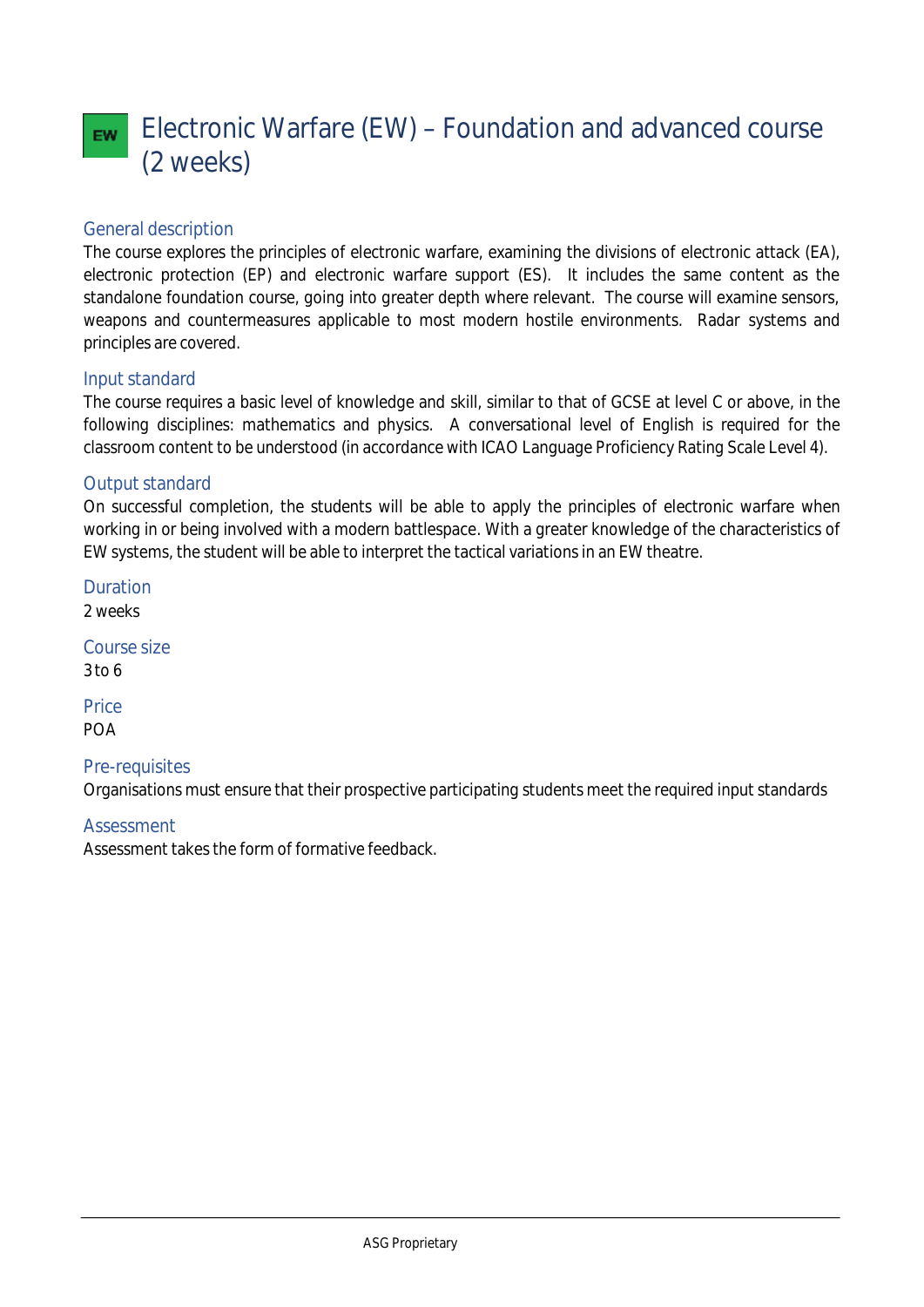# Electronic Warfare  $(EW)$  – Foundation and advanced course (2 weeks) – continued

| Module<br><b>Number</b> | <b>Description</b>                                                    | <b>Delivery Method</b>     | No. of<br><b>Instructors</b> | <b>Module</b><br><b>Duration</b> |
|-------------------------|-----------------------------------------------------------------------|----------------------------|------------------------------|----------------------------------|
| $EW-1$                  | <b>Electronic Warfare (EW)</b><br><b>Principles - Foundation</b>      |                            |                              | 5 days                           |
| EW 1.1.1                | Introduction to electronic warfare<br>(EW) in an airborne context     |                            |                              | 1 day                            |
| EW 1.1.2                | Receiver theory - threat warner,<br>tactical and strategic systems    | Classroom and<br>simulator |                              | 1 day                            |
| EW 1.1.3                | Introduction to weapon systems                                        |                            |                              | 1.5 days                         |
| EW 1.1.4                | Introduction to countermeasures                                       |                            |                              | 1.5 days                         |
| $EW-2$                  | <b>Electronic Warfare (EW)</b><br><b>Principles - Advanced</b>        |                            |                              | 5 days                           |
| EW 2.1.1                | Advanced principles of EW in an<br>airborne context                   |                            |                              | 1 day                            |
| EW 2.1.2                | Weapon systems - advanced                                             | Classroom and              |                              | 1.5 days                         |
| EW 2.1.3                | Countermeasures - advanced                                            | simulator                  |                              | 1.5 days                         |
| EW 2.1.4                | <b>Tactical considerations for ISTAR</b><br>aircraft in an EW context |                            |                              | 1 day                            |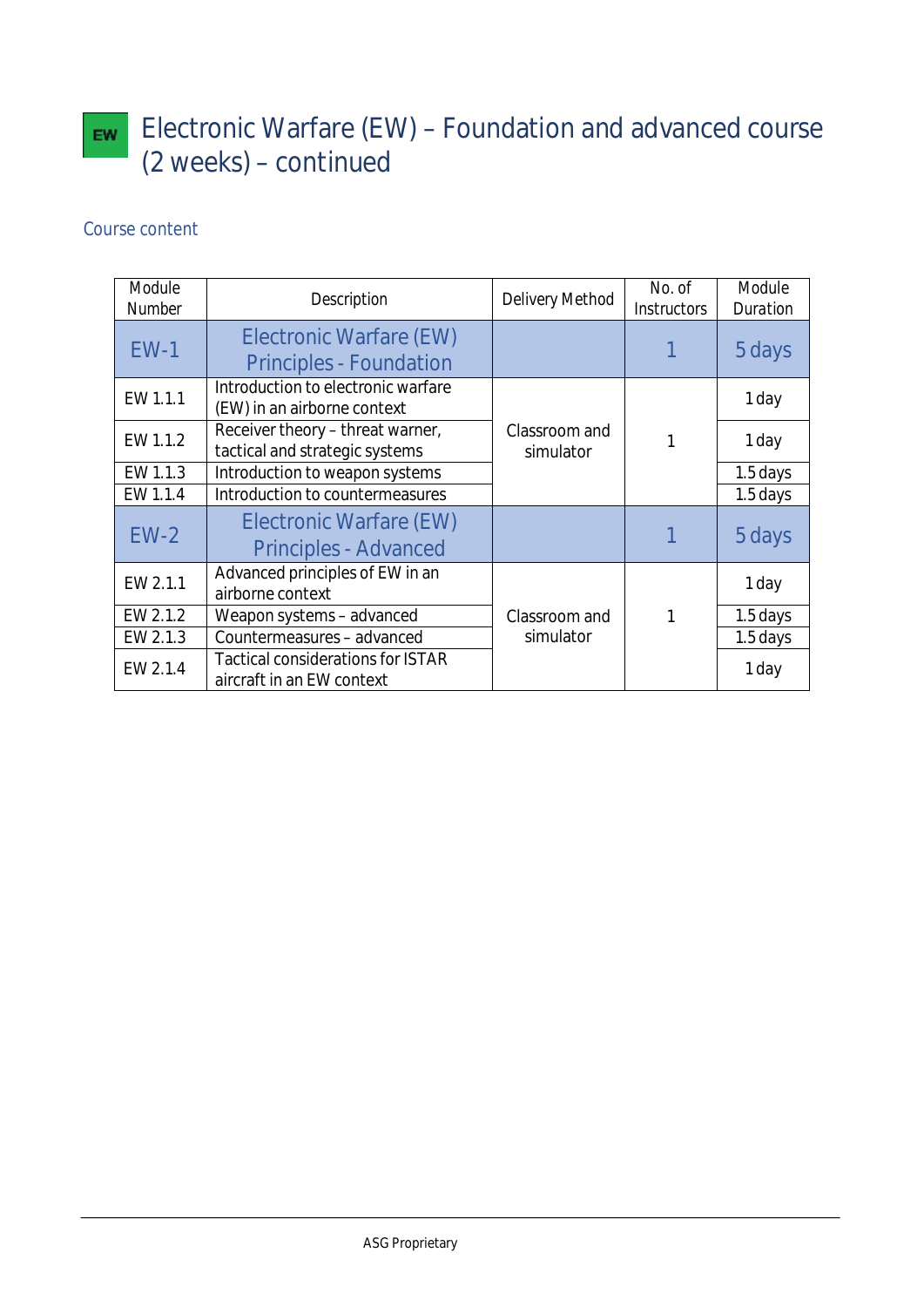# Electronic Warfare (EW) – Functional analysis module (5 **EW** days)

### General description

This module examines specific radar parameters, studying the relationships between design parameters, functions and capabilities, allowing operators and analysts to classify and identify radars based on intercepted parameters. This is often referred to as electronic support measures (ESM) or radar ESM (RESM) or by the EW category, ES. The student uses simulation to exercise tactical considerations and situational awareness, as well as reinforcing their parametric knowledge. The parameters used are open source, indicative of radar type and a generic list of fifteen radar systems are used including long range early warning, target acquisition, threat radars, naval and airborne. Should the customer require focus on specific radars, the course can be tailored to achieve this. Classified systems can be provided with a train-thetrainer course to allow the customer to develop and deliver their own training courses.

### Input standard

The course requires a basic level of knowledge and skill, similar to that of GCSE at level C or above, in the following disciplines: mathematics and physics. A conversational level of English is required for the classroom content to be understood and for the radio communications practical exercises (in accordance with ICAO Language Proficiency Rating Scale Level 4). Previous experience in basic radio communications is beneficial, including the use of call signs, phonetic alphabet, basic communication equipment manipulation, simple message formats and basic tactical awareness. Existing knowledge of EW and/or radar theory is essential and where this does not exist, can be met by undertaking the Foundation or Advanced EW courses prior to this module.

### Output standard

On successful completion, the students will be able to carry out an ESM role, able to analyse intercepted radar parameters and classify to likely function of the intercepted emitter. This will prepare students for more specialised learning of their own operating environment based on the local emitter order of battle (EOB).

Duration 5 days

Course size 3 to 6

**Price** POA

### Pre-requisites

Successful completion of the Foundation or Advanced courses. This criterion may be waived if the student has sufficient current knowledge and experience in EW and radar theory; a short assessment will be carried out to confirm this.

#### Assessment

Assessment takes the form of formative feedback.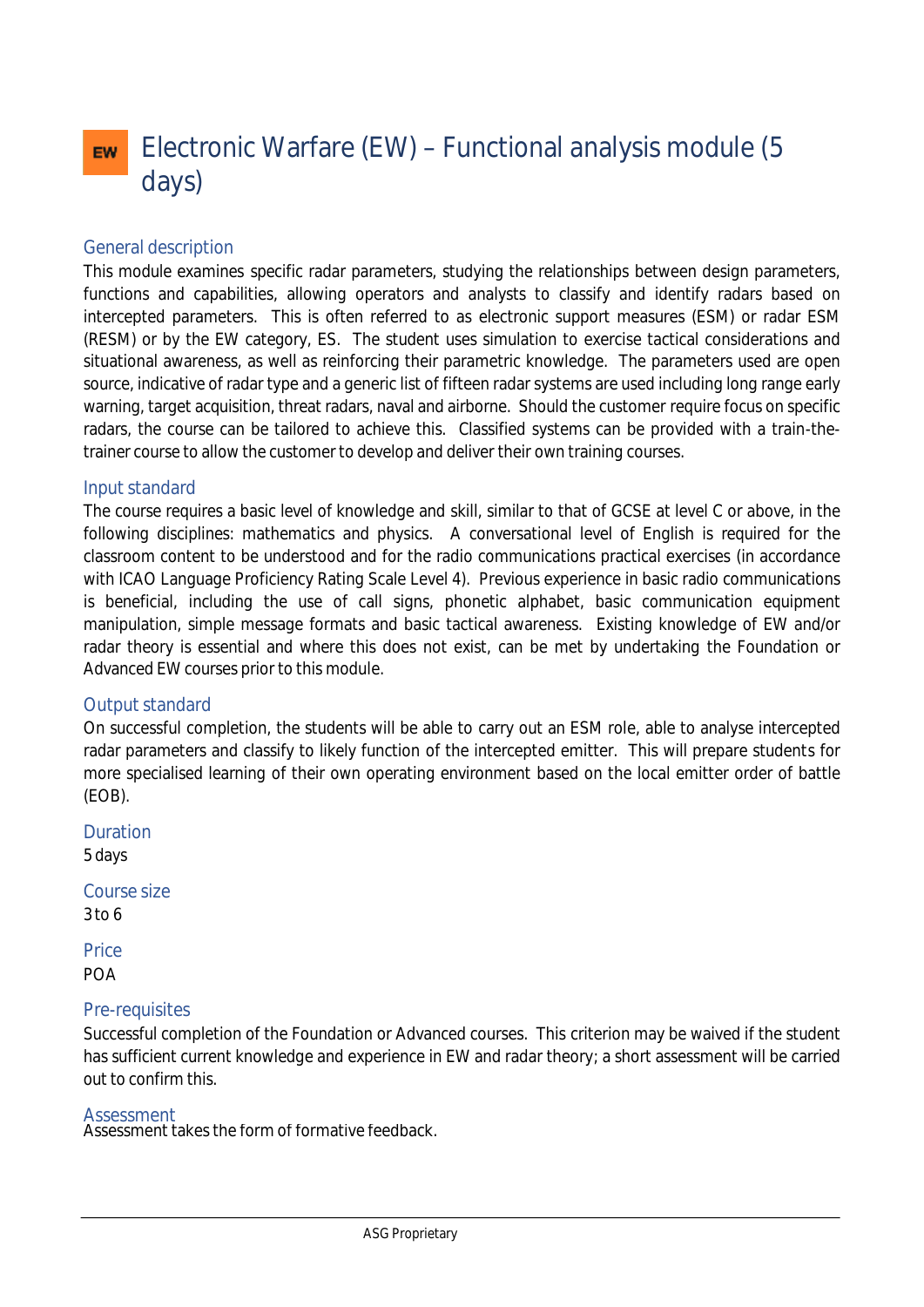# Electronic Warfare (EW) – Functional analysis module (5 EW days) – continued

# Course content

# Recommended additional modules

| Module<br><b>Number</b> | <b>Description</b>                                        | Delivery method               | No. of<br><i>instructors</i> | Module<br>duration |
|-------------------------|-----------------------------------------------------------|-------------------------------|------------------------------|--------------------|
| $EW-1$                  | Electronic Warfare (EW)<br><b>Principles - Foundation</b> | Classroom                     |                              | 5 days<br>extra    |
|                         | or                                                        |                               |                              |                    |
| $EW-1$                  | Electronic Warfare (EW)<br><b>Principles - Foundation</b> | Classroom<br>and<br>simulator |                              | 2 week<br>extra    |
| $EW-2$                  | Electronic Warfare (EW)<br><b>Principles - Advanced</b>   |                               |                              |                    |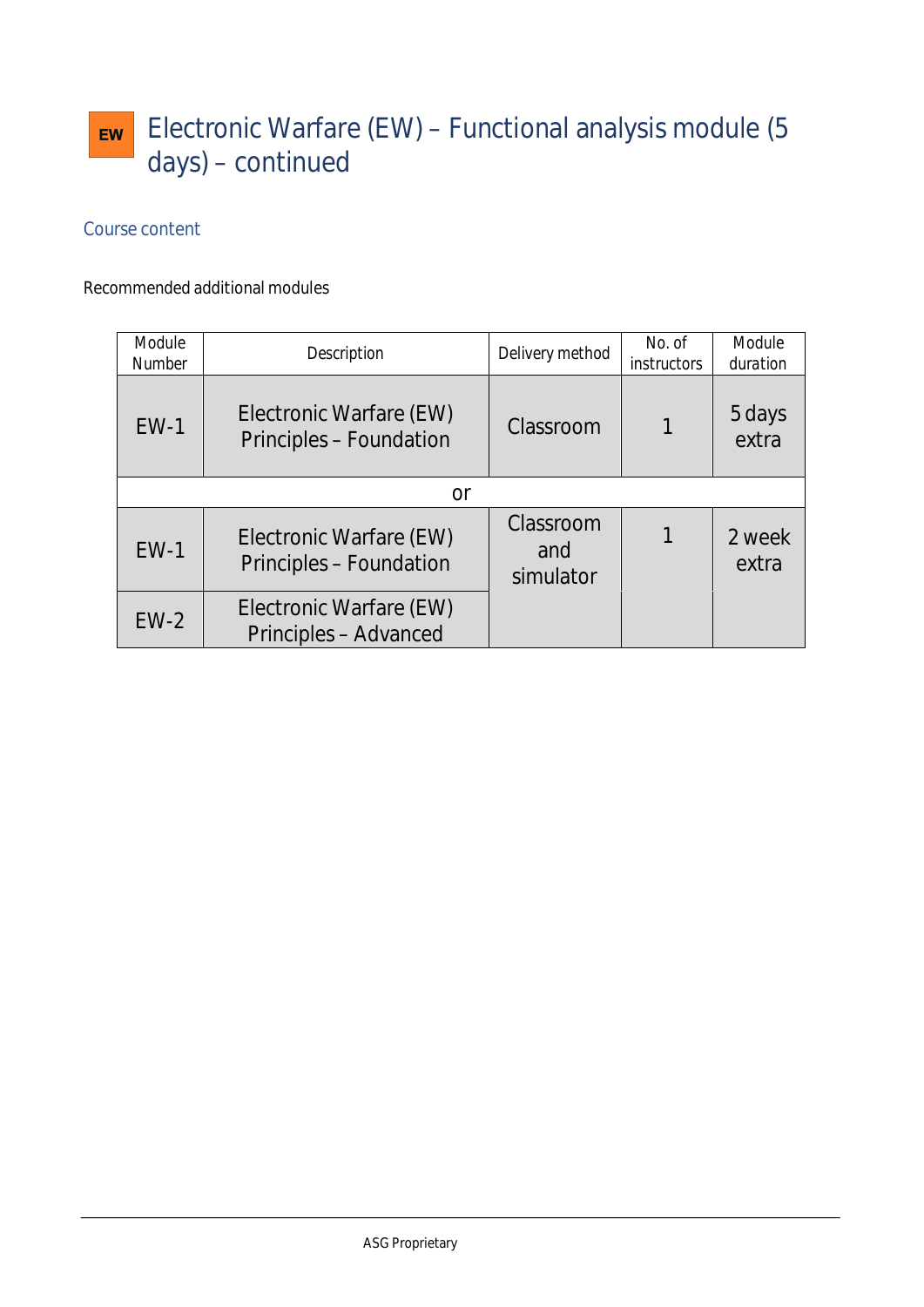# Electronic Warfare (EW) – Functional analysis module (5 **EW** days) – continued

Core modules

| Module<br><b>Number</b> | <b>Description</b>                                                                             | <b>Delivery Method</b>     | No. of<br><b>Instructors</b> | Module<br><b>Duration</b> |
|-------------------------|------------------------------------------------------------------------------------------------|----------------------------|------------------------------|---------------------------|
| $EW-3$                  | Electronic Warfare (EW) -<br><b>Functional analysis module</b>                                 |                            |                              | 5 days                    |
| EW 3.1.1                | Third party and external products that<br>contribute to effective ESM<br>operations            | Classroom and<br>simulator | $\overline{2}$               | 0.5 days                  |
| EW 3.1.2                | Types of ESM tasks and<br>considerations/tactics                                               | Classroom and<br>simulator | $\overline{2}$               | 0.5 days                  |
| EW 3.1.3                | Characteristics and implications of<br>EW and TA radars                                        | Classroom and<br>simulator | $\overline{2}$               | 0.5 days                  |
| EW 3.1.4                | Characteristics and implications of TT<br>and TI radars                                        | Classroom and<br>simulator | $\overline{2}$               | 0.5 days                  |
| EW 3.1.5                | Characteristics and implications of AB<br>and AI radars                                        | Classroom and<br>simulator | $\overline{2}$               | 0.5 days                  |
| EW 3.1.6                | Characteristics and implications of<br>generic maritime radars                                 | Classroom and<br>simulator | $\overline{2}$               | 0.5 days                  |
| EW 3.1.7                | Sensor and weapons fit of major Air,<br>Land and Sea components in the host<br>environment     | Classroom and<br>simulator | $\overline{2}$               | 1 day                     |
| EW 3.1.8                | Synthetic exercise 1 - Simulated ESM<br>operator in airborne platform                          | Classroom and<br>simulator | 3                            | 0.5 days                  |
| EW 3.1.9                | Synthetic exercise 2 - Simulated ESM<br>operator in airborne platform in<br>threat environment | Classroom and<br>simulator | 3                            | 0.5 days                  |

Note: Standard delivery of this course requires one simulator workstation for each student. ASG has an inhouse simulator capability to train up to six students at the Sensor Academy offices in Lincolnshire, UK. Delivery at other locations will be subject to discussion.

Radar abbreviations:

- EW Early Warning
- TA Target Acquisition
- TT Target Tracker
- TI Target Illuminator
- AB Airborne
- AI Airborne Interdiction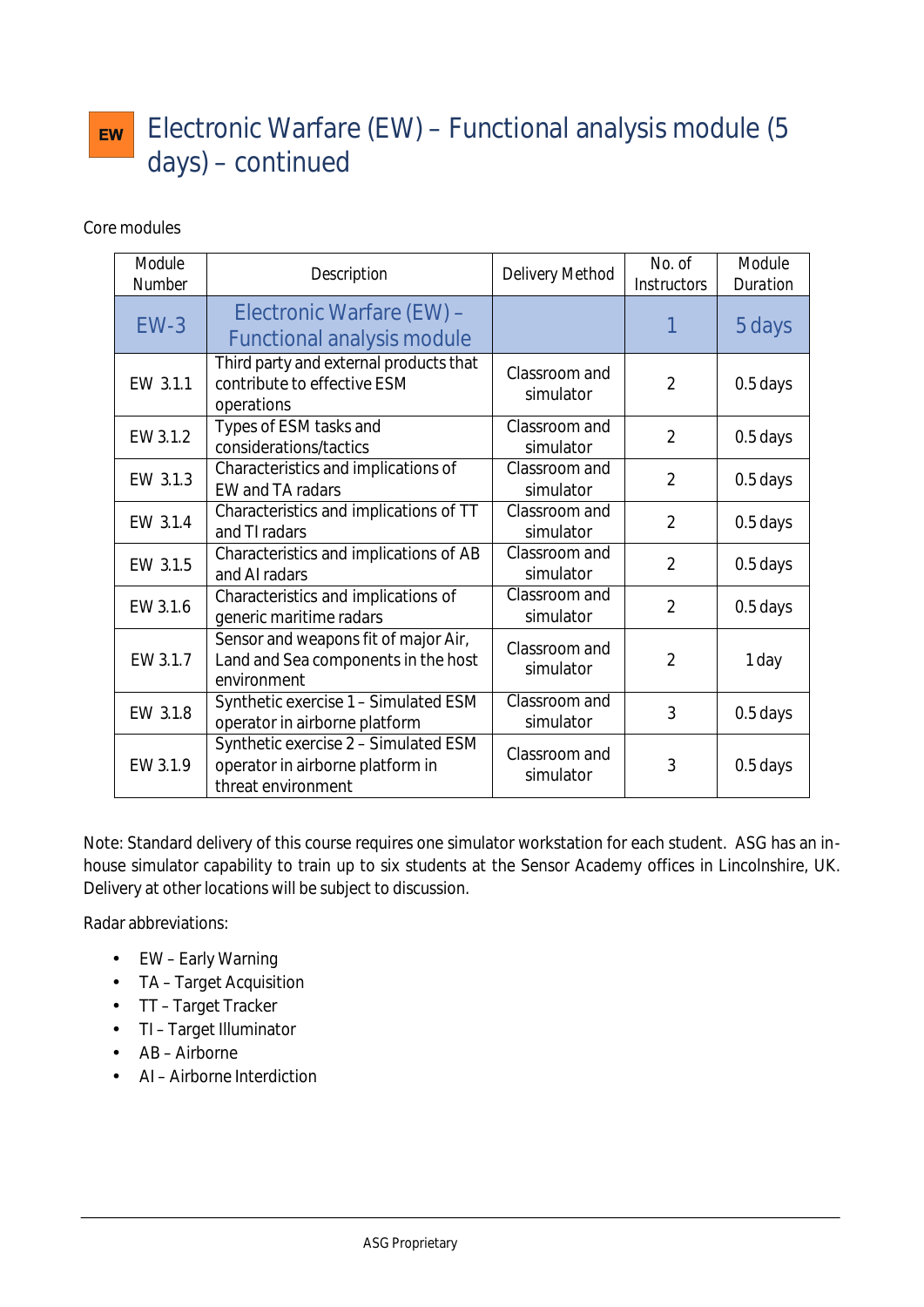

# Radar – Introduction to Radar principles (5 days)

### General description

The course explores the principles of radar, looking first at the evolution of radar, the factors affecting radar design, functions and parameters and the relationship between the two. This will allow the students to analyse radar systems from operating parameters and pictures to deduce the likely function and capabilities of the radar. Different types of processing are covered to provide an awareness of what information a particular radar system will provide, its limitations and suitable countermeasures. Topics covered include pulsed radars, continuous wave, Doppler theory, MTI, SAR and factors affecting detection.

### Input standard

The course requires a basic level of knowledge and skill, similar to that of GCSE at level C or above, in the following disciplines: mathematics and physics. A conversational level of English is required for the classroom content to be understood (in accordance with ICAO Language Proficiency Rating Scale Level 4).

### Output standard

On successful completion, the students will be able to apply the principles of radar, understand the capabilities of different radars and discern the likely function from design parameters. They will have a better understanding of how to exploit processing and radar features to maximise detection and have the theoretical knowledge to reduce their own chances of counter detection.

5 days Course size

Duration

3 to 12

**Price POA** 

### Pre-requisites

Organisations must ensure that their prospective participating students meet the required input standards

### Assessment

Assessment takes the form of formative feedback.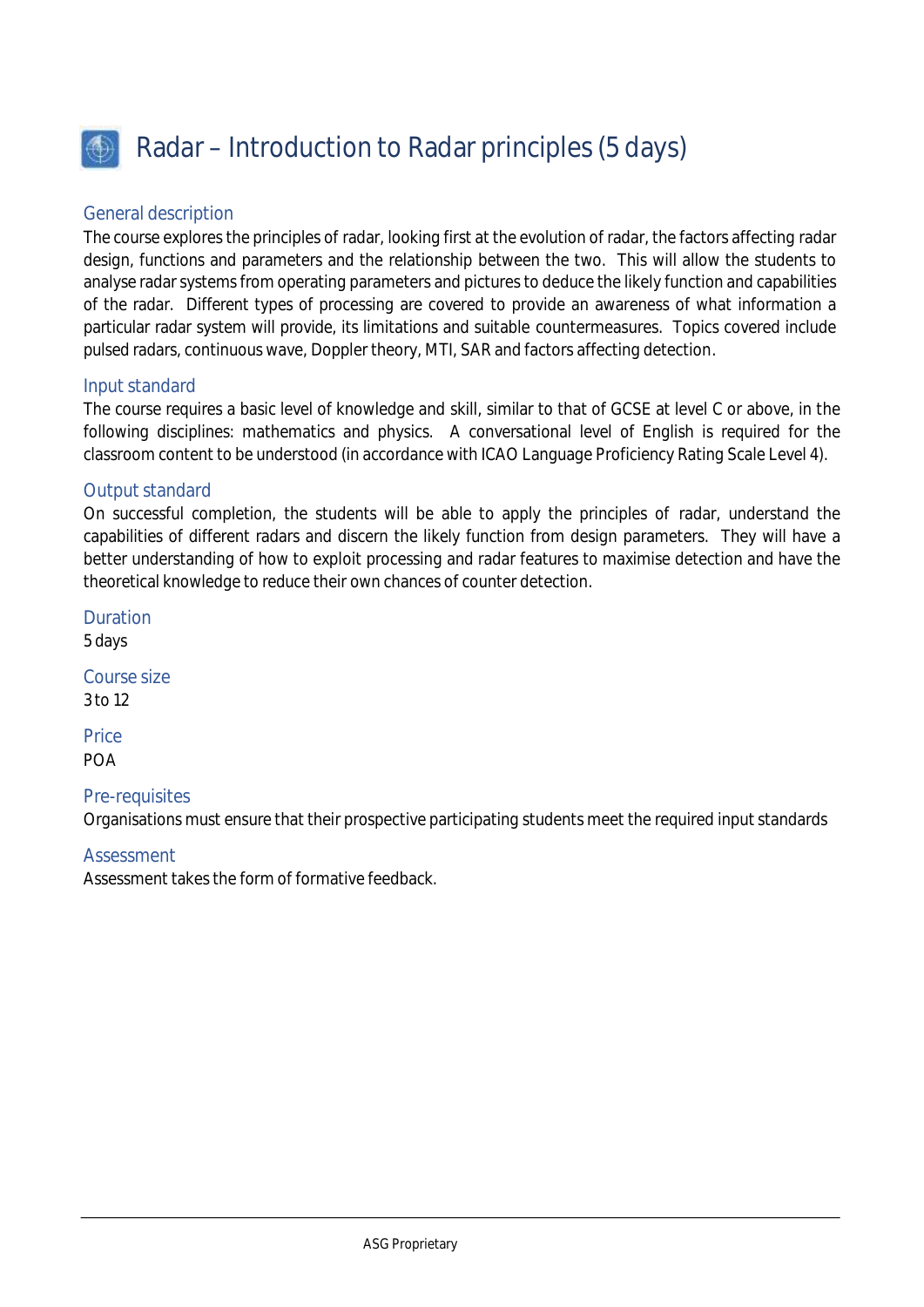

# Radar – Introduction to Radar principles (5 days) – continued

| Module<br><b>Number</b> | <b>Description</b>                                                                  | <b>Delivery Method</b> | No. of<br><b>Instructors</b> | Module<br><b>Duration</b> |
|-------------------------|-------------------------------------------------------------------------------------|------------------------|------------------------------|---------------------------|
| RAD-1                   | Introduction to radar                                                               |                        |                              | 5 days                    |
| RAD 1.1.1               | Concepts of radar                                                                   | Classroom              |                              | 0.5 days                  |
| RAD 1.1.2               | Radar range equation and factors<br>affecting detection                             | Classroom              |                              | $0.5$ days                |
| RAD 1.1.3               | Radar subsystems (antennas,<br>transmitters, receivers, exciters and<br>processors) | Classroom              |                              | 1 day                     |
| RAD 1.1.4               | Clutter and clutter rejection                                                       | Classroom              | 1                            | 0.5 days                  |
| RAD 1.1.5               | Modern radar types/modes (GMTI,<br>weather, SAR, pulsed, CW and pulsed<br>Doppler)  | Classroom              |                              | 1 day                     |
| RAD 1.1.6               | Advanced radar processing (pulse<br>compression, SAR, pulse Doppler)                | Classroom              |                              | 1 day                     |
| RAD 1.1.7               | Current and future technology                                                       | Classroom              |                              | $0.5$ days                |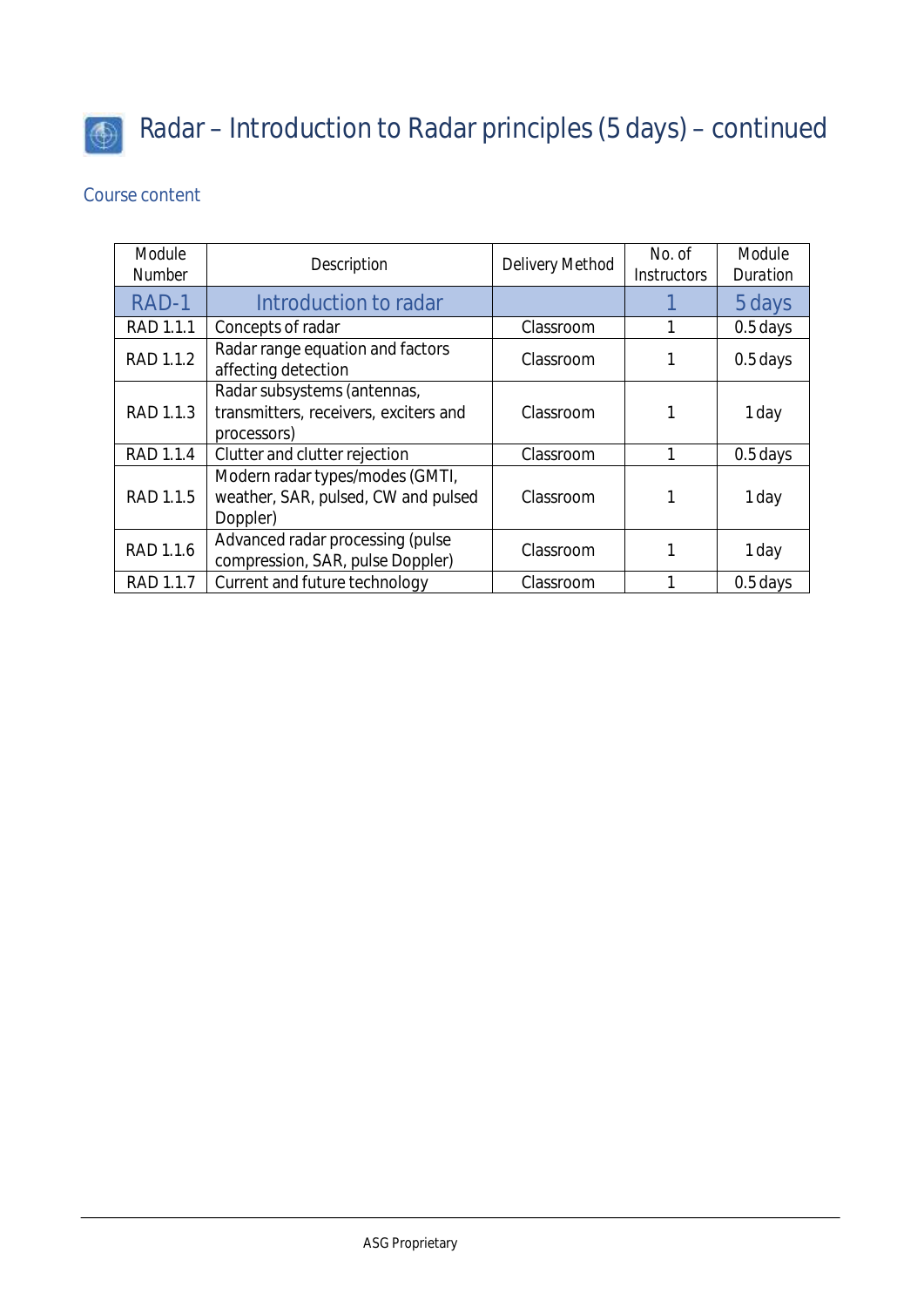

### General description

The course provides the theoretical and practical skills required of an MPA radar operator. As more countries invest in the technological capabilities of their maritime forces, MPA are increasingly being fitted with complex, multi-mode radars, requiring a highly skilled operator to maximise the capabilities of the sensor. The course covers relevant theory, basic operating procedures and functional skills in demanding and varied scenarios.

### Input standard

The course requires a basic level of knowledge and skill, similar to that of GCSE at level C or above, in the following disciplines: mathematics and physics. The student should be able to carry out relatively simple mental arithmetic such as speed/distance/time calculations quickly and accurately. A conversational level of English is required for the classroom content to be understood and for the radio communications practical exercises (in accordance with ICAO Language Proficiency Rating Scale Level 4). Previous experience in basic radio communications is required, including the use of call signs, phonetic alphabet, basic communication equipment manipulation, simple message formats and basic tactical awareness.

### Output standard

On successful completion, the students will be able to operate a generic multi-mode MPA type radar under supervision. The student will be able to cope with tactical aircraft positioning in demanding situations, applying the core concepts to all aircraft and sensors.

Duration 2 weeks

Course size 3 to 6

**Price** POA

### Pre-requisites

Organisations must ensure that their prospective participating students meet the required input standards. In the event that the students are not at the required input standard, additional training can be provided to achieve the standards. The "Introduction to aviation" module can be delivered at the start of the course to meet the communications and experience criteria.

### **Assessment**

Assessment takes the form of formative feedback. Customer assessment strategies can be adopted on a case by case basis.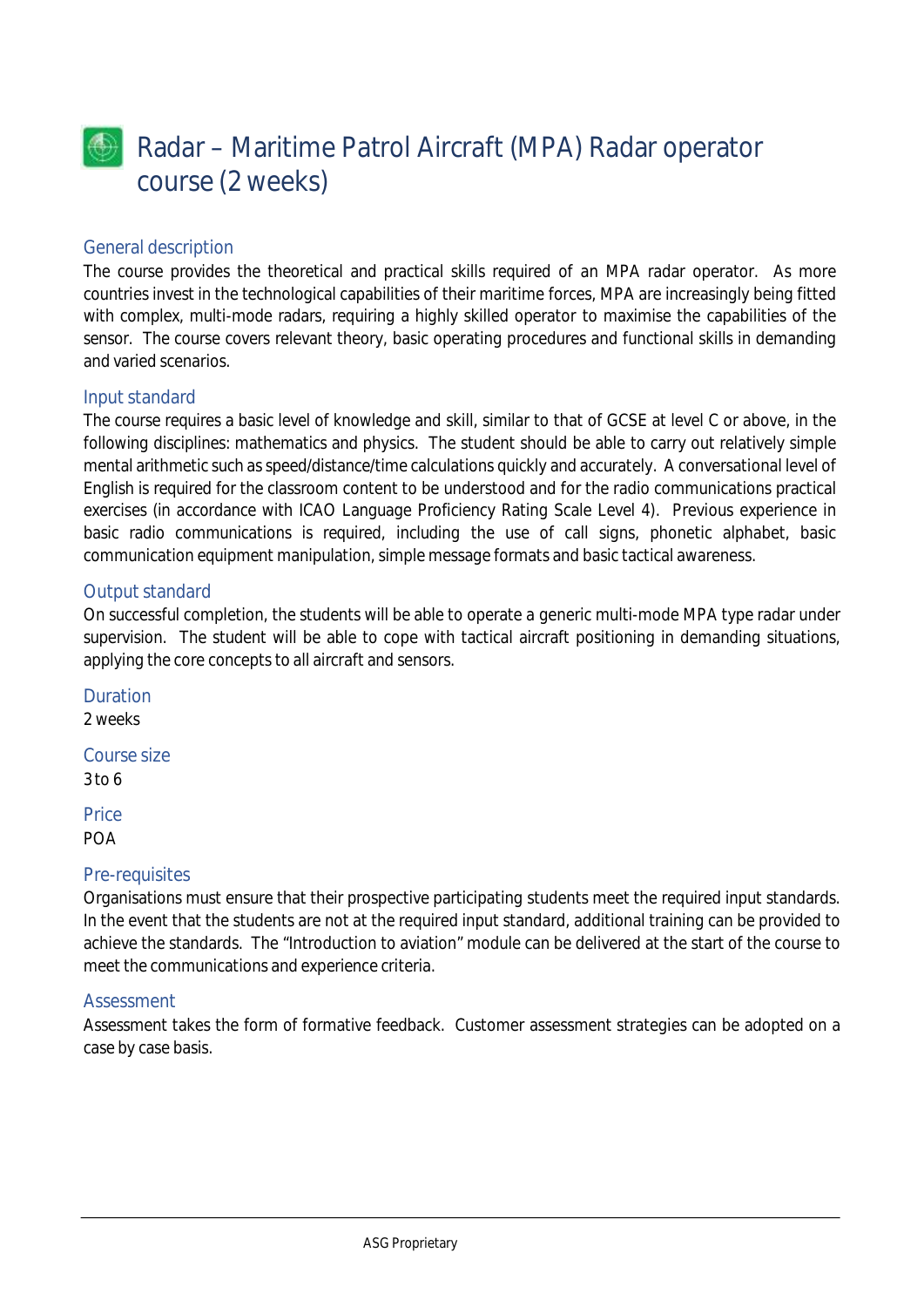

# Radar – Maritime Patrol Aircraft (MPA) Radar operator course (2 weeks) – continued

| Module<br><b>Number</b> | Description                                                                             | <b>Delivery Method</b>     | No. of<br><b>Instructors</b> | Module<br><b>Duration</b> |
|-------------------------|-----------------------------------------------------------------------------------------|----------------------------|------------------------------|---------------------------|
| RAD-2                   | <b>MPA radar operator course</b>                                                        |                            |                              | 2 weeks                   |
| <b>RAD-2.1</b>          | <b>MPA radar operator - Theory</b><br>phase                                             |                            | 1                            | 5 days                    |
| RAD 2.2.1               | Concepts of radar                                                                       | Classroom                  | 1                            | 0.5 days                  |
| RAD 2.2.2               | Radar range equation and factors<br>affecting detection                                 | Classroom                  | 1                            | 0.5 days                  |
| RAD 2.2.3               | Radar subsystems (antennas,<br>transmitters, receivers, exciters and<br>processors)     | Classroom                  | 1                            | 1 day                     |
| RAD 2.2.4               | Clutter and clutter rejection                                                           | Classroom                  | $\mathbf{1}$                 | 0.5 days                  |
| <b>RAD 2.2.5</b>        | Modern radar types/modes (GMTI,<br>weather, SAR, pulsed, CW and pulsed<br>Doppler)      | Classroom                  | 1                            | 1 day                     |
| RAD 2.2.6               | Types of radar task, considerations<br>and tactics                                      | Classroom                  | 1                            | 1 day                     |
| RAD 2.2.7               | Briefing and planning for scenario 1                                                    | Classroom                  | 1                            | 0.5 days                  |
| <b>RAD-2.2</b>          | MPA radar operator -<br><b>Synthetic phase</b>                                          |                            | $\overline{2}$               | 5 days                    |
| RAD 2.2.1               | Scenario 1 - introductory maritime<br>scenario and equipment<br>familiarisation         | Classroom and<br>simulator | $\overline{2}$               | 1 day                     |
| RAD 2.2.2               | Scenario 2 - Basic anti-submarine<br>warfare (ASW)                                      | Classroom and<br>simulator | $\overline{2}$               | 1 day                     |
| RAD 2.2.3               | Scenario 3 - Basic anti-surface<br>warfare (ASuW) against surface action<br>group       | Classroom and<br>simulator | $\overline{2}$               | 1 day                     |
| RAD 2.2.4               | Scenario 4 - Basic maritime<br>interdiction (MI) and search and<br>rescue (SAR) mission | Classroom and<br>simulator | $\overline{2}$               | 1 day                     |
| RAD 2.2.5               | Scenario 5 - Overland support mission<br>into dynamic maritime tasking                  | Classroom and<br>simulator | $\overline{2}$               | 1 day                     |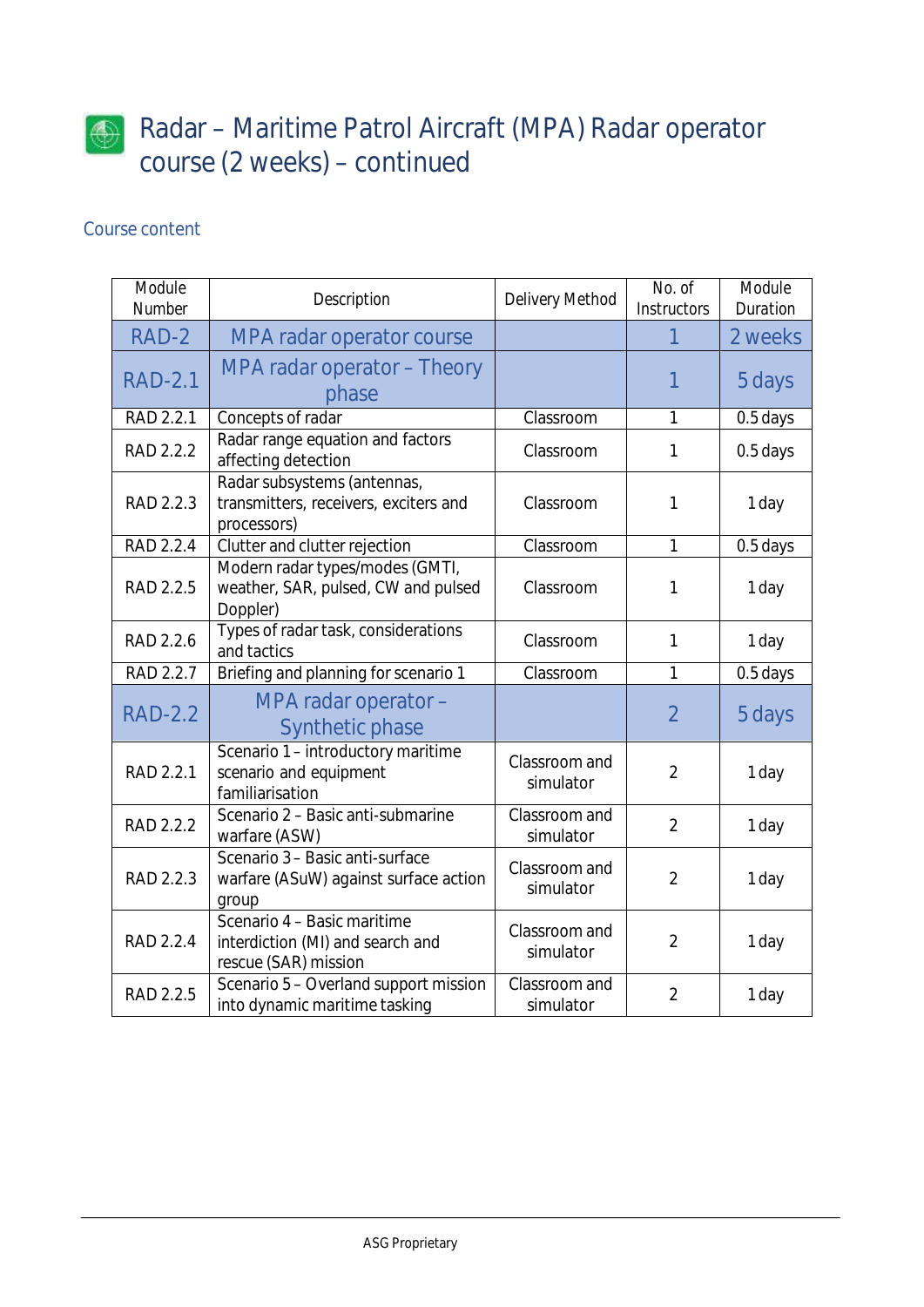

### General description

The course provides the basic theoretical and practical skills required when operating a maritime patrol aircraft (MPA). As more countries invest in the technological capabilities of their maritime forces, MPA are being increasingly equipped with complex, multi-mode sensors. This requires highly skilled operators who, when working as a crew on an MPA, can maximise the combined capabilities of the sensors. The course covers relevant theory, basic operating procedures and functional skills. It exercises the sensor operators and tactical director as a crew in demanding and varied scenarios using a generic MPA simulator.

### Input standard

The course requires a basic level of knowledge and ability, similar to that of GCSE at level C or above, in the following disciplines: mathematics and physics. The student should be able to carry out relatively simple mental arithmetic such as speed/distance/time calculations quickly and accurately. A conversational level of English is required for the classroom content to be understood and for the radio communications practical exercises and previous experience in basic radio communications is required, including the use of call signs, phonetic alphabet, basic communication equipment manipulation, simple message formats and basic tactical awareness.

### Output standard

On successful completion, the students will be able to operate a generic MPA under supervision. The student will be able to cope with tactical aircraft positioning in demanding situations, applying the core concepts to all aircraft and sensors.

Duration 5 weeks Course size  $4 - 6$ **Price** POA

### Pre-requisites

Organisations must ensure that their prospective participating students meet the required input standards. The participants allocated to the course should include a spread of the sensor operators and tactical directors. In the event that the students are not at the required input standard, additional training can be provided to achieve the standards. The "Introduction to aviation" module can be delivered at the start of the course to meet the communications and experience criteria.

### Assessment

Assessment takes the form of formative feedback. Customer assessment strategies can be adopted on a case by case basis.

### Course content

The course content will vary depending on the customer's MPA capabilities and is available on request.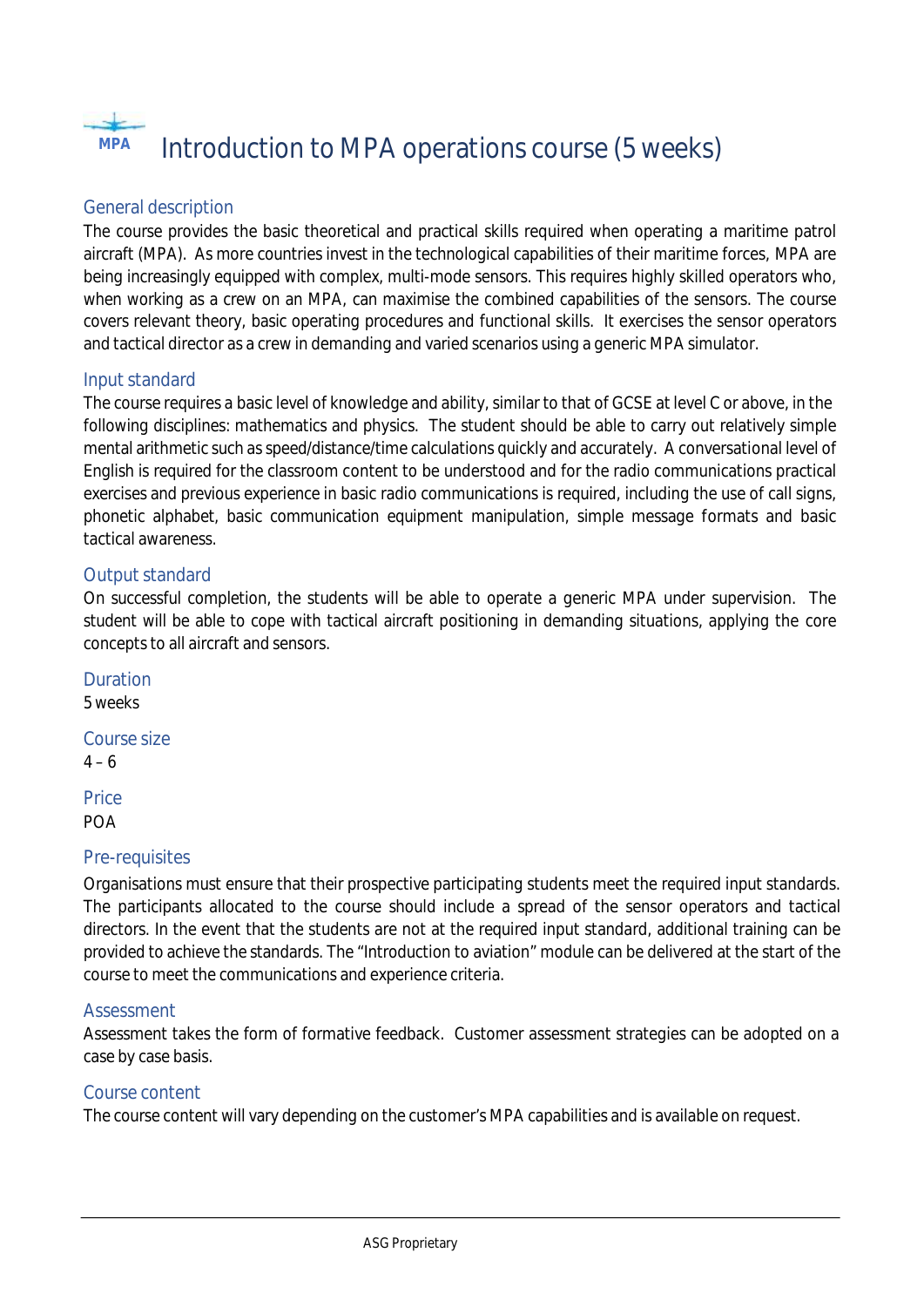# CBT Computer Based Training (CBT)

# General description

Computer Based Training can be provided for all courses and modules. The CBT modules can be hosted on ASG's Learning Management System (LMS) and accessed through a licensing agreement. If the customer has their own LMS, the modules can be provided in the correct format for installation on their system.

**Price** POA